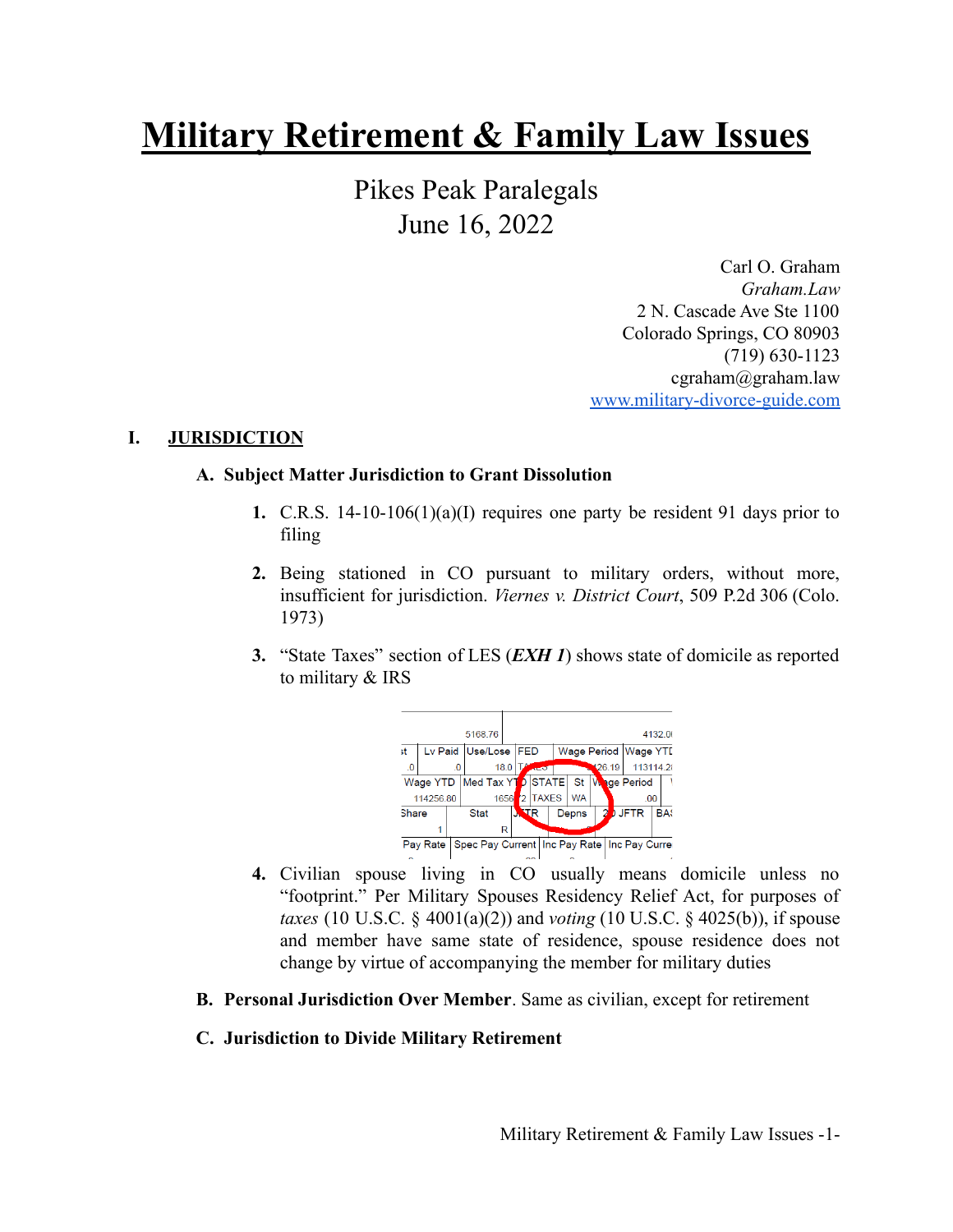- **1. Federal**. Uniformed Services Former Spouses Protection Act (USFSPA), 10 U.S.C. § 1408(c)(4), enacted in 1982, authorizes, but does not require, states to divide *disposable retired pay*
- **2.** *Disposable Retired Pay* 10 U.S.C. § 1408(a)(4)(A) defines as gross retired pay minus amounts:
	- **a)** Owed to U.S. due to previous overpayments (*Rare*)
	- **b)** Deducted from retired pay as result of court-martial forfeiture (*Rare*)
	- **c)** Equivalent to the percentage of disability formula to a member eligible for a Chapter 61 disability retirement
	- **d)** Survivor Benefit Plan (SBP) premiums for benefit of former spouse
	- **e)** *Waived to receive VA disability. 38 U.S.C. §§ 5304 & 5305*

| <b>PAY ITEM DESCRIPTION</b>                                                  |                                 |                                                              |
|------------------------------------------------------------------------------|---------------------------------|--------------------------------------------------------------|
| <b>ITEM</b><br><b>GROSS PAY</b><br><b>SBP COSTS</b><br><b>TAXABLE INCOME</b> | <b>OLD</b><br>.00<br>.00<br>.00 | <b>NEW</b><br>11,527.00<br>455.00<br>11,072.00               |
| <b>PAYMENT ADDRESS</b>                                                       |                                 | <b>YEAR TO I</b>                                             |
| DIRECT DEPOSIT                                                               |                                 | <b>TAXABLE IN</b><br><b>FEDERAL IN</b><br><b>STATE TAX V</b> |

- **3. Colorado**. *In re: Marriage of Gallo*, 752 P.2d 47 (Colo. 1988). Military retirement is divisible property interest. *Gallo* is not retroactive, and only applies to decrees entered after case decided. *In re: Marriage of Booker*, 833 P.2d 734 (Colo. 1992)
- **4. Personal Jurisdiction Insufficient**. USFSPA requires
	- **a)** Residence not due to military orders
	- **b)** Domicile, or
	- **c)** Consent
- **5. USFSPA is Subject Matter** & preempts state law. *In re: Marriage of Booker*, 833 P.2d 734 (Colo. 1992), *In re: Marriage of Akins*, 932 P.2d 863 (Colo.App. 1997)
- **6. Implied Consent?** Affirmative conduct demonstrating express or implied consent may be sufficient? As Frozen Benefit Rule has now "federalized" the retirement formula (see section below), probably little reason to withhold consent
- **D. UCCJEA Jurisdiction over Military Child.** UCCJEA jurisdiction required before any parenting proceeding, including dissolution, legal separation,

Military Retirement & Family Law Issues -2-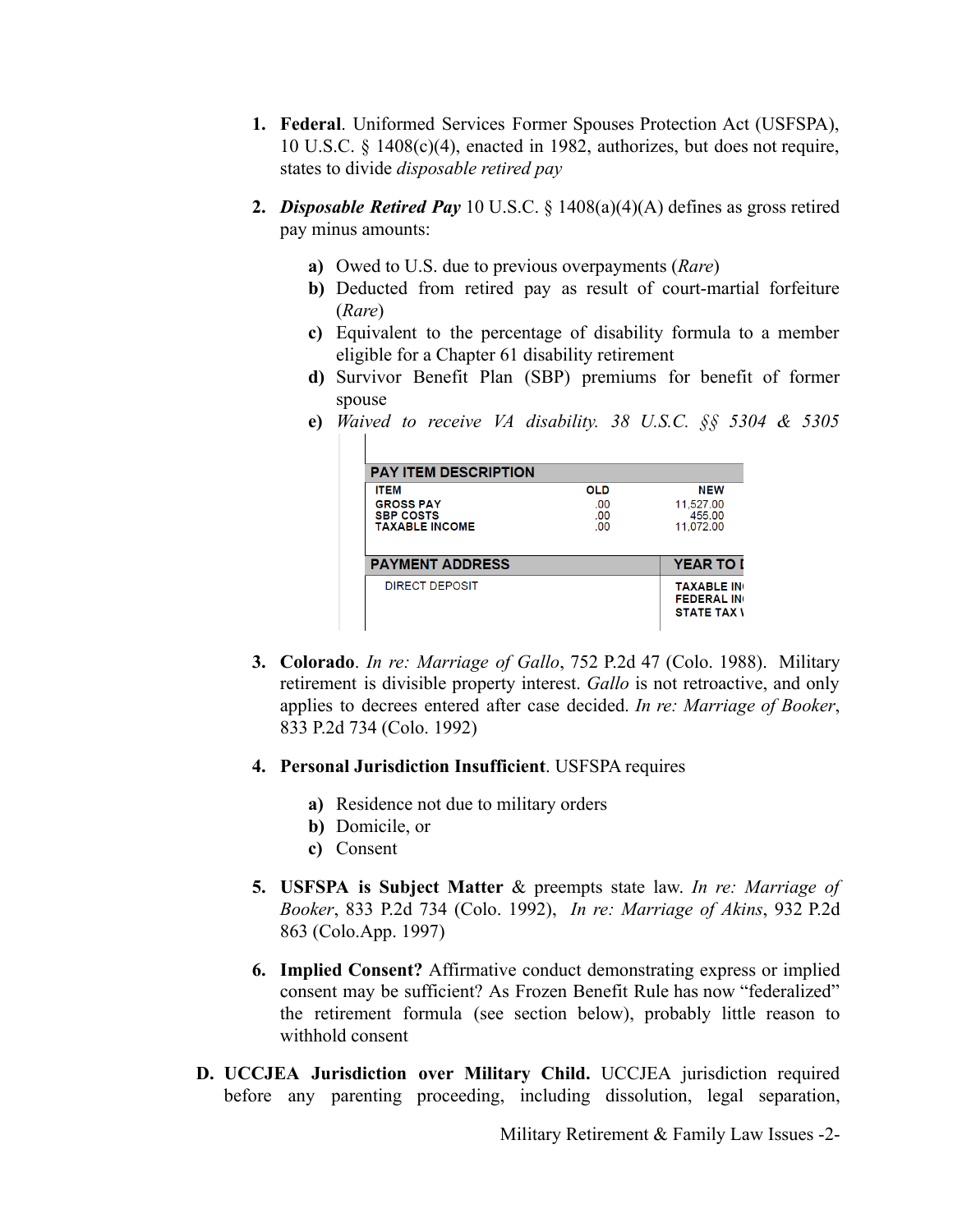grandparent visitation, guardianship, dependency & neglect, paternity, etc. C.R.S. 14-13-102(4)

- **1.** Home state of child (182 days residence) at commencement, or within 182 days of commencement if one parent remains in CO. C.R.S.  $14 - 13 - 201(1)(a)$
- **2.** No other state has jurisdiction, or other state with jurisdiction declined to exercise on grounds that CO is more appropriate, AND child and at least one parent has significant connection with CO other than presence. C.R.S. 14-13-201(1)(b)
- **3.** All other courts with jurisdiction have declined to exercise it. C.R.S.  $14 - 13 - 201(1)(c)$
- **4.** No other state has jurisdiction. C.R.S. 14-13-201(d)
- **5.** Temporary emergency jurisdiction. Child present in CO, and was abandoned, or necessary to protect child from abuse. C.R.S. 14-13-204(1). Duration - only until state with jurisdiction has opportunity to issue order
- **6.** Personal Jurisdiction Over Respondent. Unnecessary. Need service, but as long as UCCJEA jurisdiction, can serve anywhere, or by publication. C.R.S. 14-13-201(3)
- **7.** *In re: Marriage of Brandt*, 2012 CO 3.
	- **a)** 2006 MD divorce, H & W lived in MD with child until H moved to CO in 2008. W commissioned in Army 2009, stationed in TX with child. W deployed 2010, parties agreed child spend 2010-11 school year in CO, then return to W. H registered action in CO
	- **b)** In 2011, CO court assumed jurisdiction after finding no parent/child currently resided in MD. H got writ to pick up child from W's parents in another state, brought back to CO. Both CO and MD asserted UCCJEA jurisdiction, scheduled hearings, etc
	- **c)** Supreme Ct Being absent from state in itself not deprive state of UCCJEA jurisdiction. "Presently reside"  $\models$  "currently reside" or "physical presence", but "necessitates an inquiry broader than 'technical domicile' into the totality of the circumstances that make up domicile." ¶ 16.
	- **d)** Factors include: parent's permanent home where intends to return, length & reasons for absence, intent in departing state and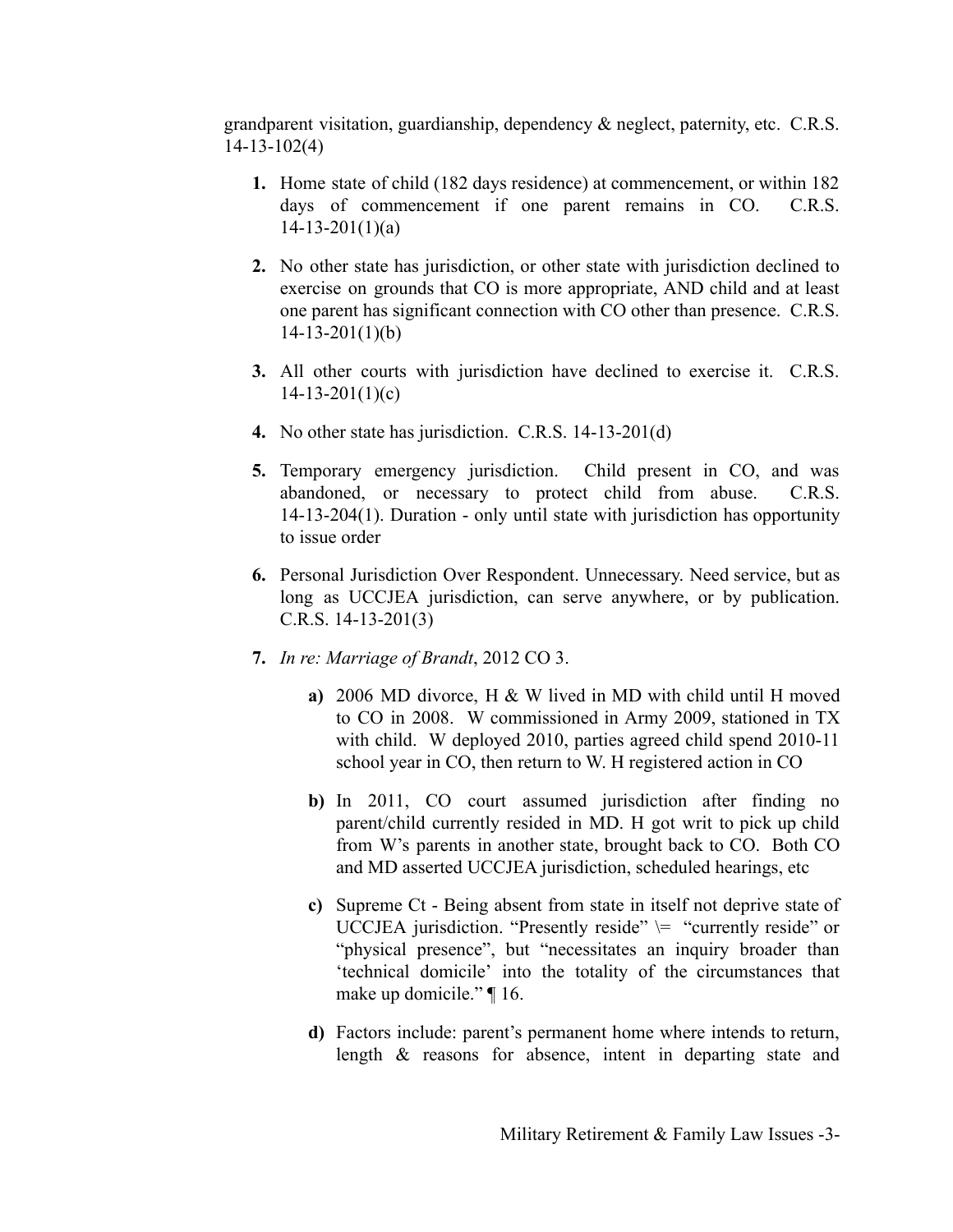returning to it, military assignments, where maintain home, car driver's license, voter registration, pay state taxes, etc

#### **II. SERVICE OF PROCESS ON MILITARY PERSONNEL**

- **A. Servicemembers Civil Relief Act** no special requirements to serve process on military members. Issue is logistics, not legal
- **B. Absent Respondent**. <https://www.usa.gov/military-personnel-and-installations> has information on locating military
- **C. Service on Military Installation**. Contact Provost Marshal (Fort Carson) or Security Forces (Air Force Academy/Peterson/Schriever)
- **D. Service Abroad (Korea/Germany, etc).** Major ordeal, as must comply with *Hague Convention on the Service Abroad of Judicial and Extrajudicial Documents in Civil or Commercial Matters*. Military will assist only to see if member willing to accept service
- **E. Service While Deployed**. Absent waiver of service, no practical way to serve, and even if service effected, Servicemembers Civil Relief Act protections would stay proceeding

### **III. SERVICEMEMBERS CIVIL RELIEF ACT**

#### **A. Stay of Proceedings When Notice. 50 U.S.C. § 3932**

- **1.** Applies to Petitioner or Respondent
- **2.** Court **may**, on own motion, and **shall**, upon application by a servicemember which meets these criteria, stay the proceedings for at least 90 days:
	- **a)** Applicant in military service, or within 90 days after service ends,
	- **b)** Applicant has actual notice of the proceeding,
	- **c)** Application is written, and includes facts stating (i) how service materially affects ability to appear, and (ii) date when servicemember may appear, and
	- **d)** Application includes communication from commander that military duty prevents appearance, and military leave not authorized.
- **3.** Initial 90-day stay is mandatory. Thereafter, servicemember may apply for additional stay, using same criteria. Court must grant application unless appoints attorney to represent servicemember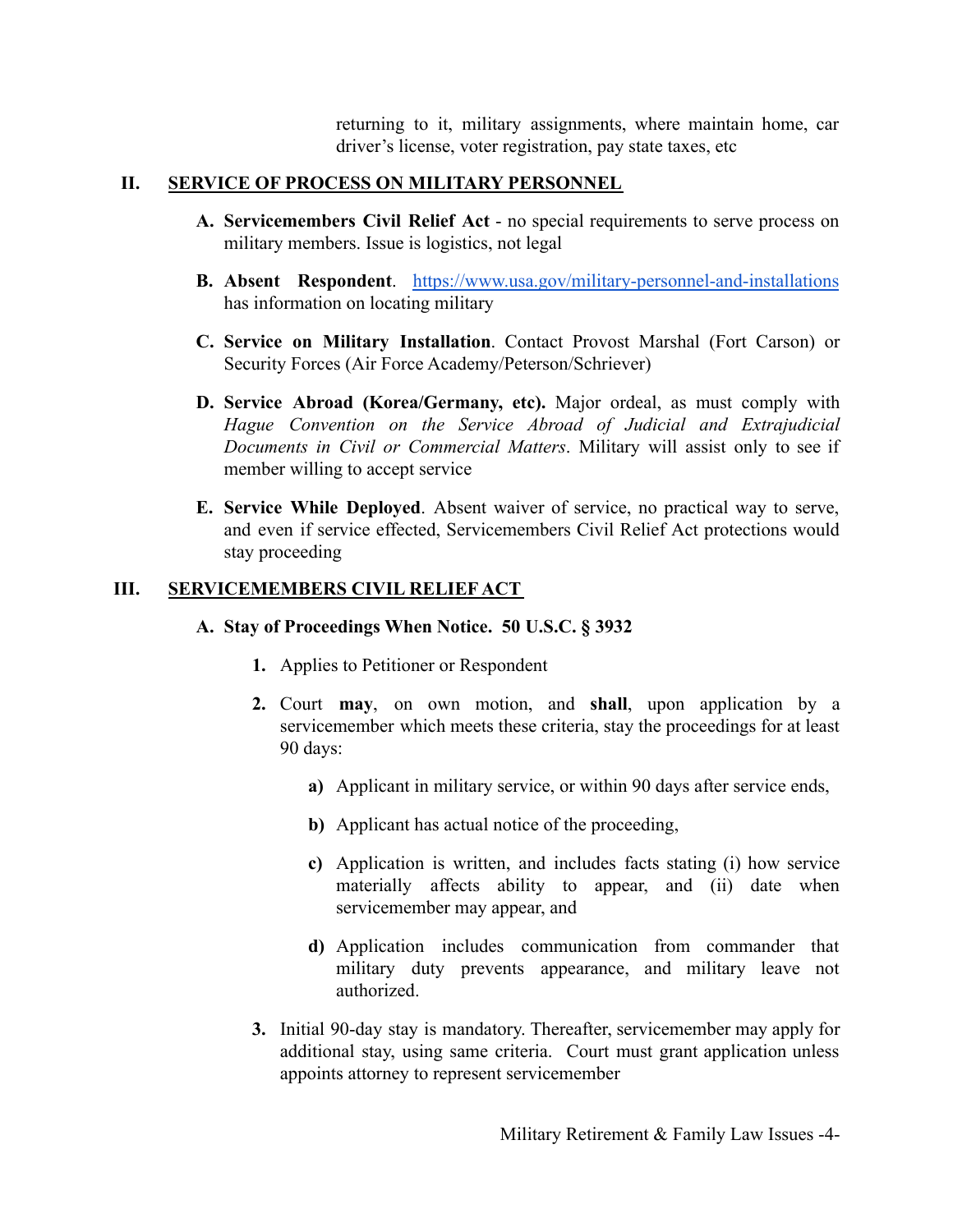- **4.** Simply being stationed overseas, thereby making it harder to appear, does not materially affect ability to appear. Telephonic testimony, 30 days annual leave, cooperative military
- **5.** DOD Instruction 1327.06, Leave and Liberty Policy and Procedures, para. (1)(j)(11): "Court Determination and/or Child Support Leave. When a Service member requests leave on the basis of need to attend hearings to determine paternity or to determine an obligation to provide child support, ordinary leave shall be granted unless: (a) The member is serving in or with a unit deployed in a contingency operation; or (b) Exigencies of military service require a denial of such request."
- **6.** If request for stay denied, member cannot then seek to set aside default judgment

### **B. Protection Against Default Judgment. 50 U.S.C. § 3931**

- **1.** Applies only to Respondent military member
- **2.** Provides respondent member in civil action with relief against default judgment *if member has never appeared*. In theory, that means post-decree default against deployed member who never received motion is okay!
- **3.** Petitioner seeking default judgment must first submit affidavit stating whether respondent is military, or whether petitioner does not know.
- **4.** If cannot determine status of military service from affidavit, Court may require bond to indemnify Respondent against any loss
- **5.** If respondent in military, Court may appoint attorney
- **6.** Court shall reopen default judgment and allow servicemember to defend when:
	- **a)** Judgment entered during military service or within 60 days
	- **b)** Member's ability to defend materially affected by service
	- **c)** Member has meritorious or legal defense, and
	- **d)** Application to reopen is made during the military service, or within 90 days after it ended. Technically, this means total military service, not just the specific contingency which prevented servicemember from appearing
- **C. 4th Judicial District** has forms & process to implement the SCRA protections for military members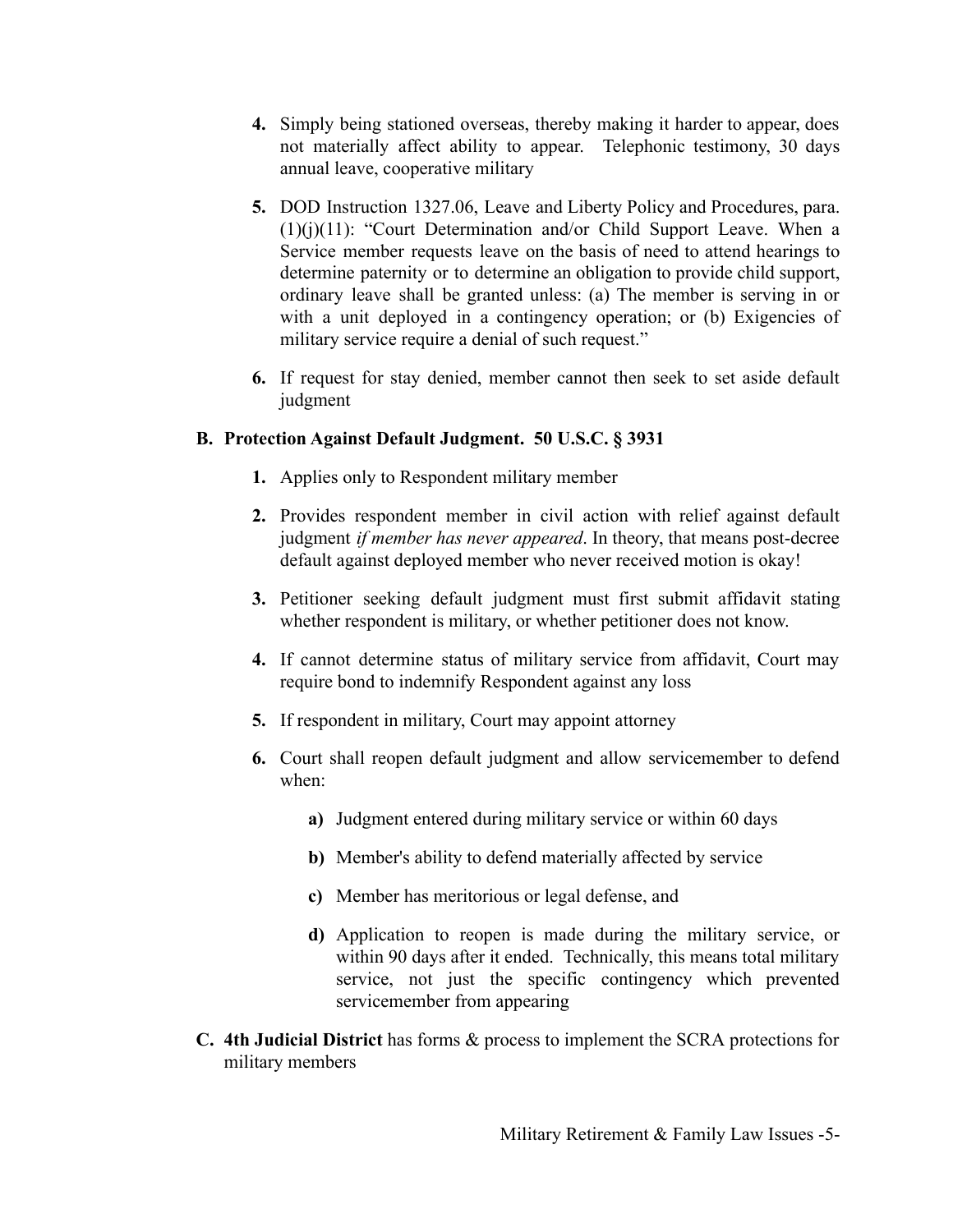#### **IV. MILITARY INCOME & CRCP 16.2 DISCLOSURES**

| <b>ENTITLEMENTS</b>                                                    |                                     | <b>DEDUCTIONS</b>                                                                                                                              |                                                                   |
|------------------------------------------------------------------------|-------------------------------------|------------------------------------------------------------------------------------------------------------------------------------------------|-------------------------------------------------------------------|
| <b>Type</b>                                                            | <b>Amount Type</b>                  |                                                                                                                                                | <b>Amount</b>                                                     |
| <b>BASE PAY</b><br><b>BAS</b><br><b>BAH</b><br><b>REF SOC SECURITY</b> | 9521.40<br>254.39<br>2049.00<br>.04 | <b>FEDERAL TAXES</b><br><b>FICA-SOC SECURITY</b><br><b>FICA-MEDICARE</b><br><b>SGLI</b><br><b>TRADITIONAL TSP</b><br>ROTH TSP<br>MID-MONTH-PAY | 1700.83<br>590.33<br>138.06<br>25.00<br>95.21<br>95.21<br>2524.12 |
| <b>TOTAL</b>                                                           | 11824.83                            |                                                                                                                                                | 5168.76                                                           |

#### **A. Leave & Earnings Statement** at *EXH 1*. All military have at least:

#### **1. Base Pay**

- **a)** Based upon rank & years of service
- **b)** Military ranks in "Grade" box enlisted are E1-E9, Officers are O1-O10, Warrant officers are WO1-WO5.
- **c)** Annual cost of living adjustment (COLA) in January, longevity increases every two years from Pay Date
- **d)** Military Pay Chart at *EXH 2*.

#### **2. Basic Allowance for Housing (BAH)**

- **a)** Based upon rank, zip code, and whether has dependents (BAH-With) or no dependents (BAH-Without)
- **b)** Calculator <https://www.defensetravel.dod.mil/site/bahCalc.cfm>, or search "BAH Calculator"
- **c)** Though rare with privatized housing, in-kind housing in lieu of BAH is income. *In re: Marriage of Long*, 921 P.2d 67 (Colo.App. 1996). Should barracks room count?
- **d)** Sample BAH for MAJ in Colorado Springs at *EXH 3*
- **3. Basic Allowance for Subsistence (BAS)**. Officers \$280.29, Enlisted \$406.98. See rates at: <https://www.dfas.mil/militarymembers/payentitlements/Pay-Tables/bas/>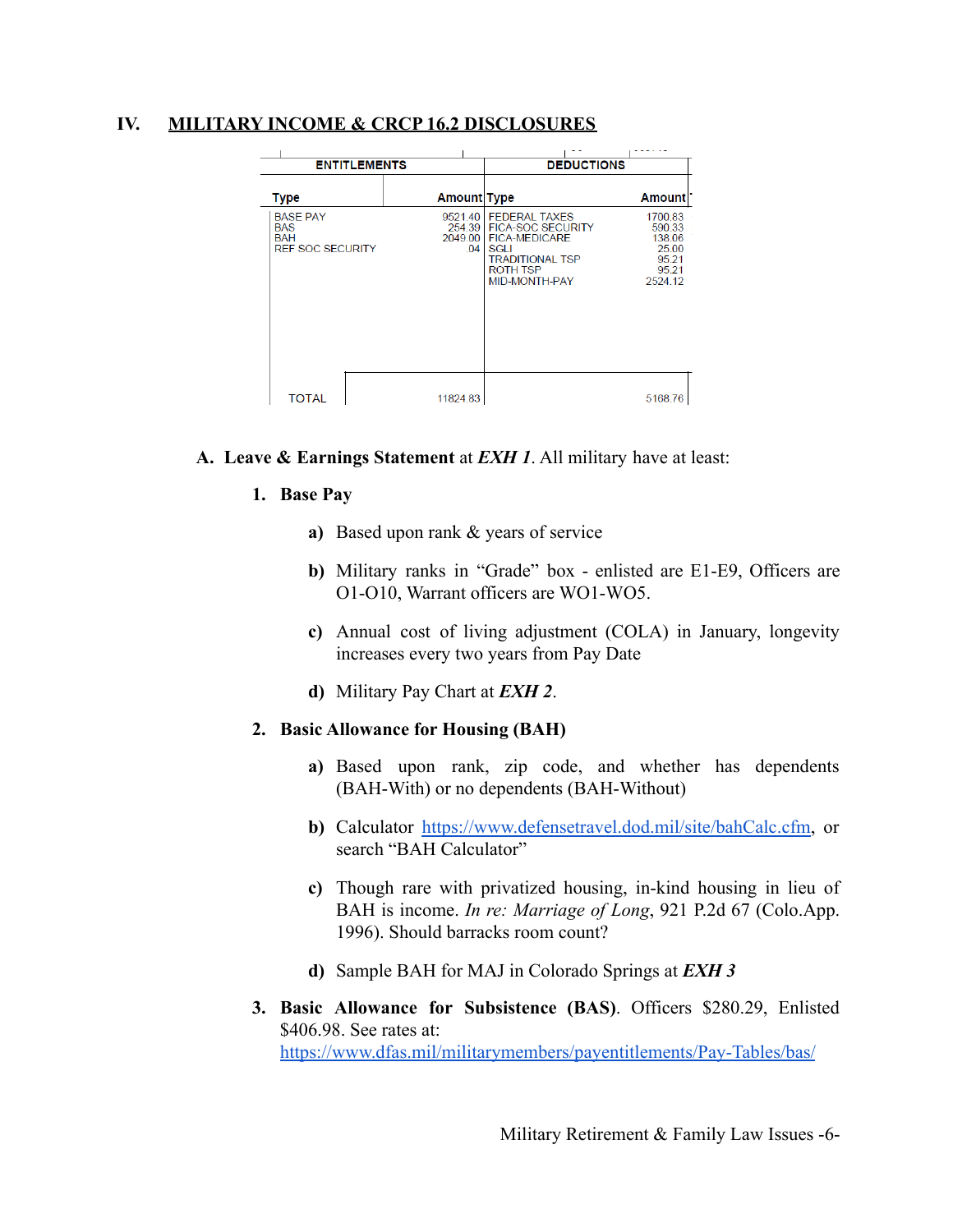- **B. Additional Pay & Allowances**. Some members may have other pay, based upon job location. May be long-term or temporary, and include:
	- **1. Professional Pay** for doctors (not lawyers), includes additional monthly and annual pay
	- **2. Misc Pay** jump pay, flight pay, foreign language proficiency pay, reenlistment bonuses, etc. Most will appear on LES
	- **3. Overseas COLAs** count as income. *In re: Marriage of Stress*, 939 P.2d 500 (Colo.App. 1997)
	- **4. Deployed Pay** \$225 Hostile Fire Pay, \$250 Family Separation Allowance, \$100 HDP, Per diem. Short term only
- **C. W2 Not Reflect Gross Income**. BAH & BAS are not taxable, and while deployed, all pay is tax-free
- **D. Retiree Account Statement** if already retired. See Gross Pay at *EXH 4*. Need to declare defined benefit plan as asset on SFS

| <b>PAY ITEM DESCRIPTION</b>               |            |                                                                                |
|-------------------------------------------|------------|--------------------------------------------------------------------------------|
| <b>ITEM</b>                               | <b>OLD</b> | <b>ITEM</b><br><b>COLOR</b>                                                    |
| <b>GROSS PAY</b>                          | .00        | <b>FITW</b><br>.527.00                                                         |
| <b>SBP COSTS</b><br><b>TAXABLE INCOME</b> | .00<br>.00 | <b>SITW</b><br>11.072.00                                                       |
|                                           |            | <b>NET</b>                                                                     |
| <b>PAYMENT ADDRESS</b>                    |            | <b>YEAR TO DATE S</b>                                                          |
| DIRECT DEPOSIT                            |            | <b>TAXABLE INCOME:</b><br><b>FEDERAL INCOME T/</b><br><b>STATE TAX WITHHEL</b> |

- **E. Reserves**. Unless intertwined with primary employment, will not count as income for formula purposes. *In re: Marriage of Salby*, 126 P.3d 291 (Colo.App. 2005). However, is financial resource to determine maintenance. *In re: Marriage of Nelson*, 2012 COA 205
- **F. VA Disability**. Not receive monthly pay stub, but review bank statement since not taxable, so gross should be same as net. Counts as income. *In re: Marriage of Nevil*, 809 P.2d 1122 (Colo.App. 1991), *Rose v. Rose*, 481 U.S. 619 (1987)
- **G. Military Assets**
	- **1. Military Retirement**. Members often omit military retirement from LES, particularly if under 20 yrs service
	- **2. Accumulated Leave**
		- **a)** Accumulate 2.5 days/mo. 10 U.S.C. § 701(a)

Military Retirement & Family Law Issues -7-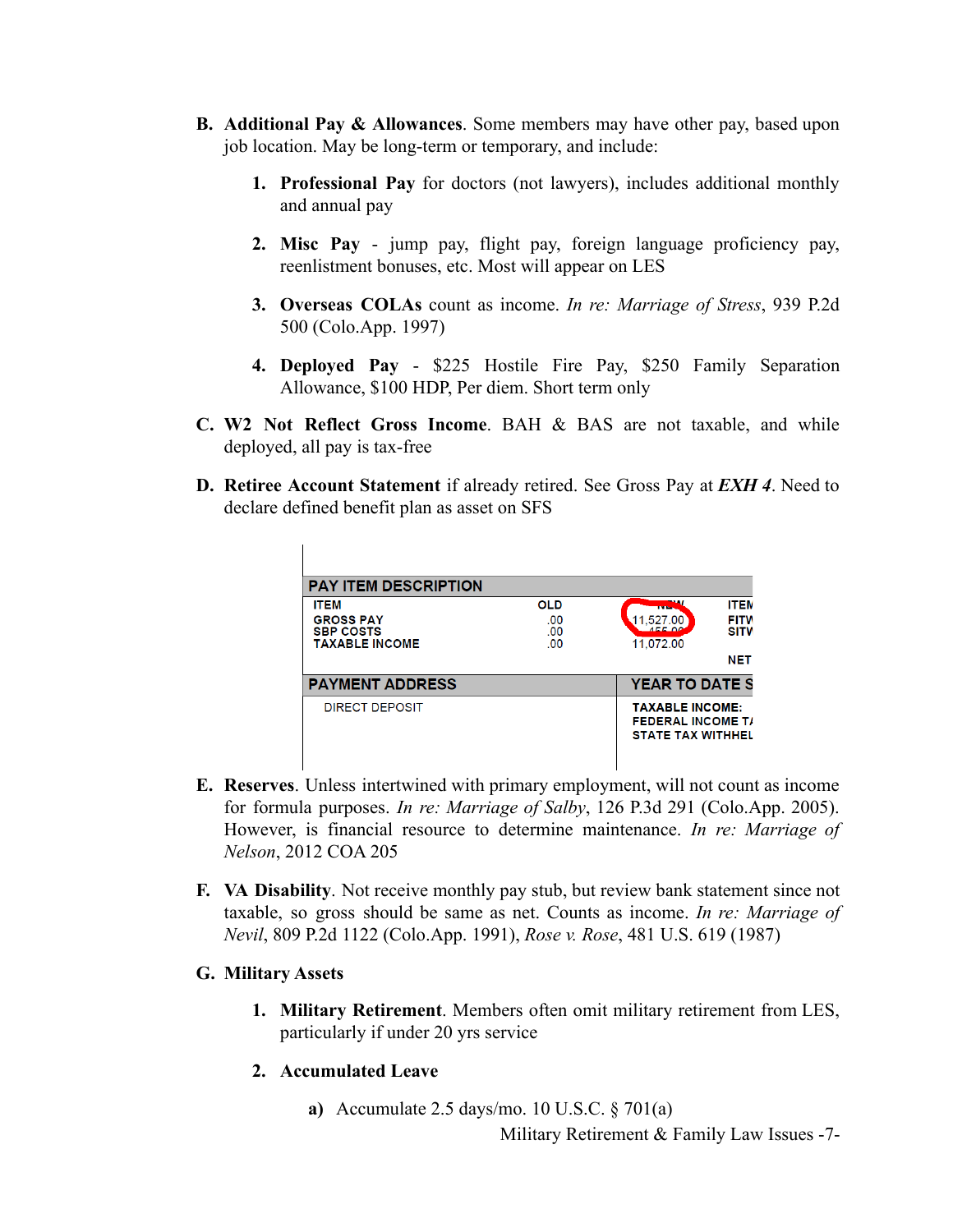- **b)** Lose excess over 60 days each Sep 30. 10 U.S.C. § 701(b)
- **c)** Can sell up to 60 days lifetime limit at discharge. Each day worth 1/30 monthly basic pay. 10 U.S. C. § 501
- **d)** For enlisted, discharge includes reenlistment. 10 U.S.C. § 501(f)
- **e)** Potential asset. *In re: Marriage of Cardona & Castro*, 2014 CO 3



**3. Thrift Savings Plan (TSP)**. YTD contributions near bottom of LES (*EXH 1*)

| DATA                                         | W/DEP<br><b>CHILD</b>                          | 32542 |                         | .00 |   |                       | R   | ٥                                  |  |
|----------------------------------------------|------------------------------------------------|-------|-------------------------|-----|---|-----------------------|-----|------------------------------------|--|
| <b>TRADITIONAL</b>                           | Base Pay Rate Base Pay Current   Spec Pay Rate |       |                         |     |   |                       |     | Spec Pay Current Inc Pay Rate Ir   |  |
| PLAN (TSP)                                   |                                                |       | 00                      |     | 0 |                       | .00 | o                                  |  |
| <b>ROTH PLAN</b>                             | Base Pay Rate Base Pay Current   Spec Pay Rate |       |                         |     |   |                       |     | Spec Pay Current Inc Pay Rate   Ir |  |
|                                              |                                                |       | .00                     |     | 0 |                       | .00 | 0                                  |  |
| <b>CM AGCY</b>                               | AGCY-AUTO                                      |       | <b>AGC-MATCH</b>        |     |   |                       |     |                                    |  |
| <b>CONTR</b>                                 | .00                                            |       | .00                     |     |   |                       |     |                                    |  |
| <b>CONTRIBUTIONS</b>                         | <b>YTD Deductions</b>                          |       | <b>YTD TSP Deferred</b> |     |   | <b>YTD TSP Exempt</b> |     | <b>YTD ROTH</b>                    |  |
| <b>TOTALS</b>                                | 1713.78                                        |       | 1142.52                 |     |   | .00 <sub>1</sub>      |     | 571.26                             |  |
| <b>REMARKS:</b>                              |                                                |       | YTD ENTITLE 136276.39   |     |   | <b>YTD DEDUCT</b>     |     | 31188.42                           |  |
| IF TSP ELECTION AMT EXCEEDS NET AMT          |                                                |       |                         |     |   |                       |     | EQUIFAX/TRANSUNION/EX              |  |
| DUE, TSP WILL NOT BE DEDUCTED.               |                                                |       |                         |     |   |                       |     | SIGNUP, CREATE ACCOUN              |  |
| -GET READY FOR TAX SEASON NOW. GET YOUR 1095 |                                                |       |                         |     |   |                       |     | <b>ACTIVE-DUTY STATUS.</b>         |  |

#### **V. MILITARY RETIREMENT PLANS**

#### **A. Thrift Savings Plan (TSP)**

- **1.** Same TSP as civilian federal employees
- **2.** No special jurisdictional requirements beyond personal jurisdiction over member
- **3.** Government match if under "Blended" plan

#### **B. "Legacy" High Three Retirement**

- **1.** Defined Benefit Plan, 1 yr of service worth 2.5% of average of highest 36 months of base pay. 10 U.S.C. § 1409(b)(1)
- **2.** Vests at 20 yrs, limited early retirement (drawdown or medical)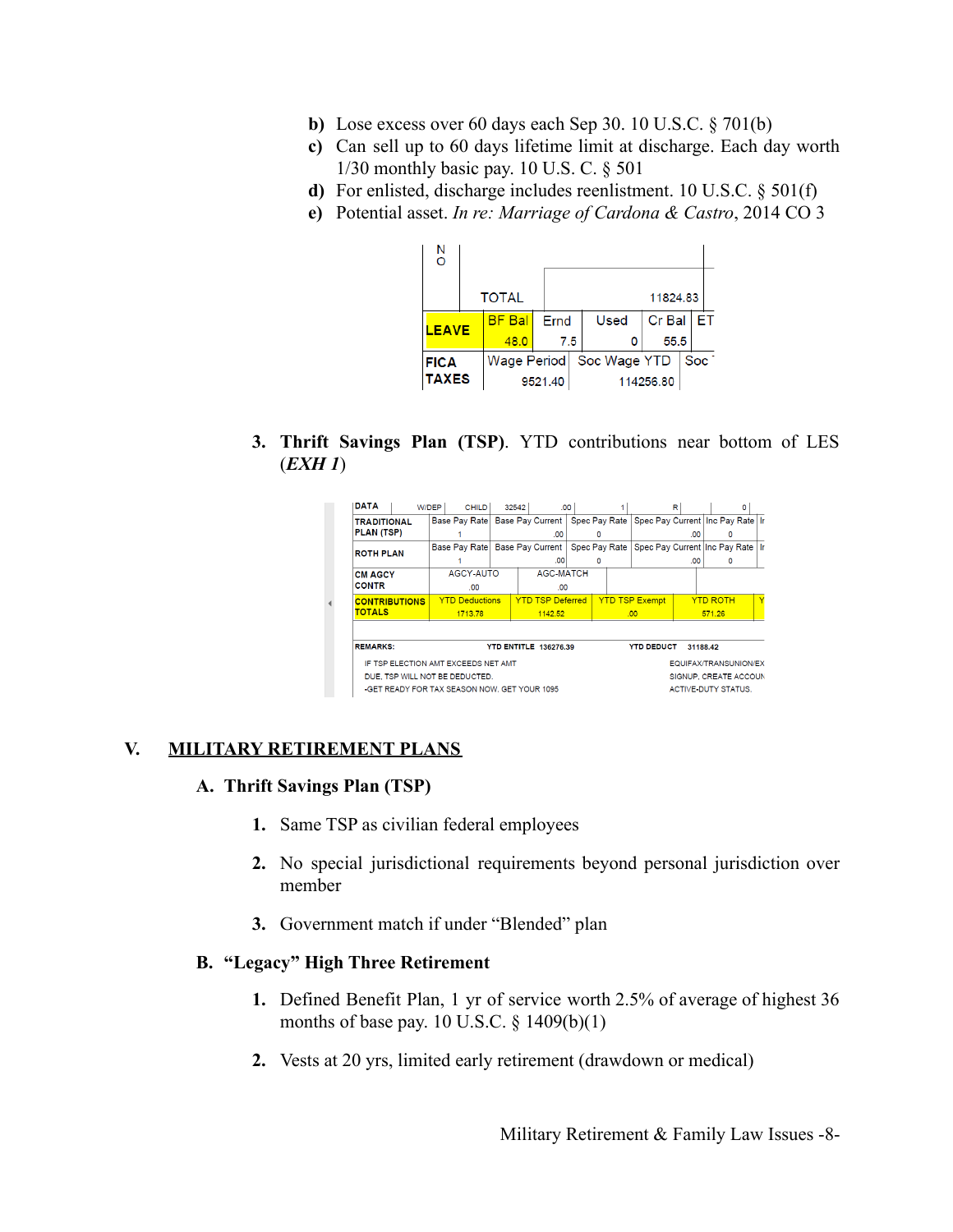**3.** Mandatory for service commencing before 1/1/2006, optional thereafter through 12/31/2017 (made election during 2018)



- **C. Blended "Modernized" Retirement (NEW in 2018)**. Combines defined benefit plan with enhanced TSP
	- **1. Applicability**. Joined 1/1/2018 or later, or within 12 yrs and made election to switch during 2018
	- **2. TSP** Member contribution, with  $1\%$  5% government match that vests at 2 yrs
	- **3. Defined benefit plan reduced**, receive multiplier of 2% x yrs service x High 3, instead of 2.5%. 10 U.S.C. § 1409(b)(4)
	- **4. Continuation Pay** at 12 yrs service, 2.5 13x monthly base pay (0.5-6.5x for reserves), depending upon duty position
	- **5. Lump Sum Election**. At retirement, can elect 25% or 50% of present value of retirement at 20 yrs, in return for reduced monthly payments. Probably divisible. *In re: Marriage of Heupel*, 936 P.2d 561 (Colo. 1997)
	- **6.** See "Ret Plan" box on LES at *EXH 1*



### **D. "Chapter 61" Disability Retirement**.

**1.** Involuntary retirement for disability under 10 U.S.C. § 1201(a) *et seq*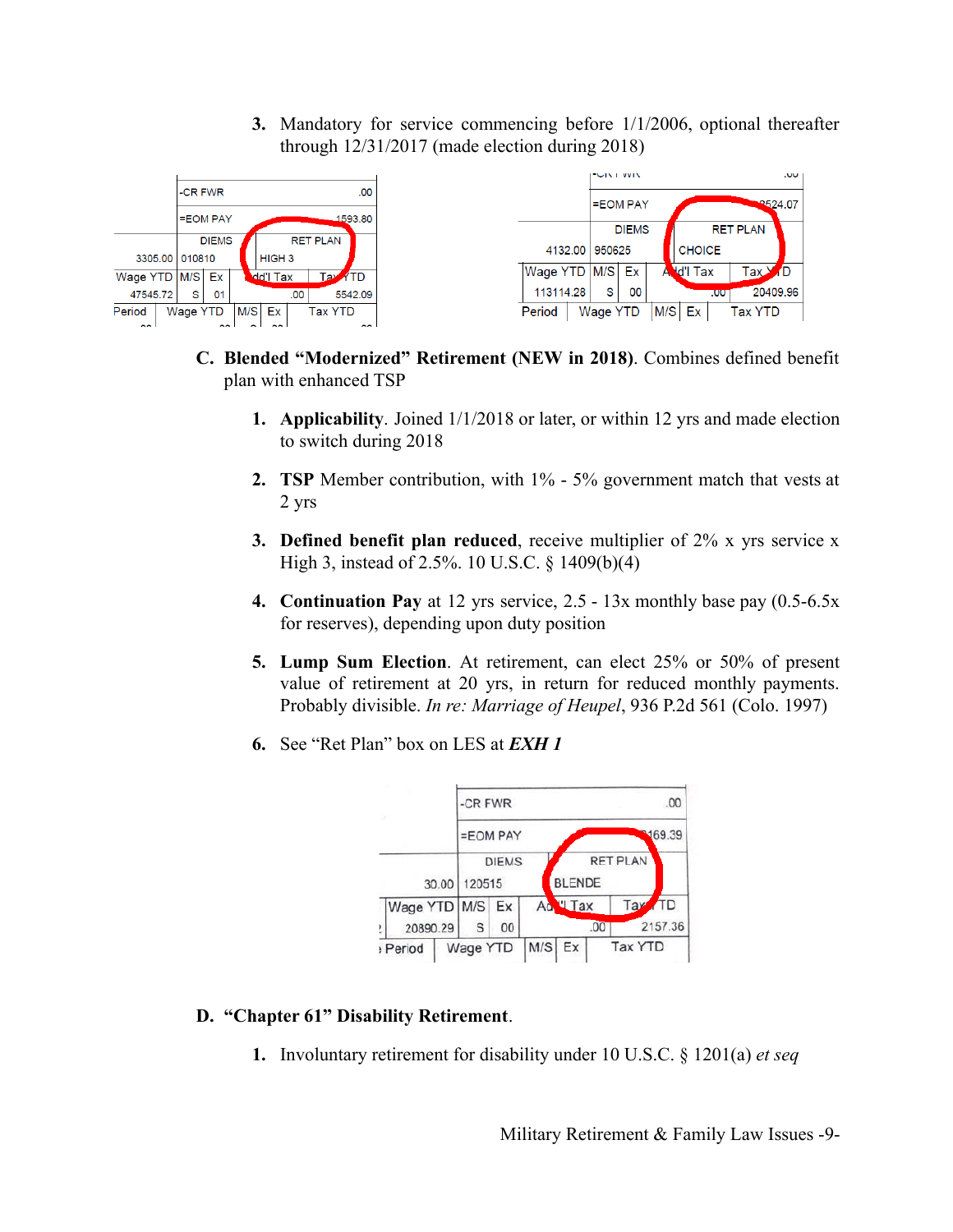- **2.** Member selects between formula for the longevity retirement (2 or 2.5% multiplier), or the percentage of disability x base pay, up to maximum of 75%. 10 U.S.C. § 1401(a)
- **3.** Chapter 61 retirement not divisible, except to extent (1) over 20 yrs and (2) exceeds percentage of disability formula. 10 U.S.C. § 1408(d)(4)(A)(3). *In re: Marriage of Tozer*, 2017 COA 151
- **4.** No VA waiver if 20+ years of service, eligible for disability retirement plus full VA disability.  $10$  U.S.C.  $\frac{1414(b)(1)}{11}$
- **5.** Caution Retiree Account Statement identical for "normal" vs medical retirement. Must look at DD214 (Certificate of Discharge from Active Duty) Block 28 to see if separation for disability. *EXH 5*

| <b>SPECIAL</b>                                         | <b>SPECIAL ADDITIONAL II</b>                             |
|--------------------------------------------------------|----------------------------------------------------------|
| <b>23. TYPE OF SEPARATION</b>                          | 23. TYPE OF SEPARATION                                   |
| <b>RETIREMENT</b>                                      | <b>RETIREMENT</b>                                        |
| <b>25. SEPARATION AUTHORITY</b>                        | <b>25. SEPARATION AUTHORITY</b>                          |
| AFI 36-3212                                            | AFI 36-3203                                              |
| <b>28. NARRATIVE REASON FOR SEPARATION</b>             | <b>28. NARRATIVE REASON FOR SEPARATION</b>               |
| DISABILITY, PERMANENT (ENHANCED)                       | VOL. RETIREMENT: SUFFICIENT SERVICE FOR RETIREMENT       |
| <b>IZER DATES OF TIME LOST DURING THIS PEAROD</b> (YYY | <b>LOATES OF TIME LOST DURING THIS PERIOD (YYYYMMDD)</b> |
| <b>NONE</b>                                            | <b>NONE</b>                                              |
| <b>DD FORM 214, AUG 2009</b>                           | <b>PREV</b><br><b>DD FORM 214, AUG 2009</b>              |

### **E. Determine Military Retirement Plan from LES**

- **1. Final Pay**. Rare, entered prior to 9/8/1980
- **2. High 3**. Entered 9/8/1980 thru 7/31/1986
- **3. Redux**. Entered 7/31/1986 thru 12/31/2017 & Career Status Bonus
- **4. Choice**. Not select Career Status Bonus (realistically, High 3)
- **5. Blended**

### **VI. MILITARY RETIREMENT CALCULATION**

- **A. Dollar Amount vs Percentage**. Court can award either specific dollar amount, or percentage of retired pay. 10 U.S.C.  $\S$  1408(a)(2)(C). Percentage award includes COLAs, but dollar amount does not. DOD FMR, Vol. 7B, section 290601(C). \$ amount protect against VA waiver?
- **B. Traditional Coverture Formula**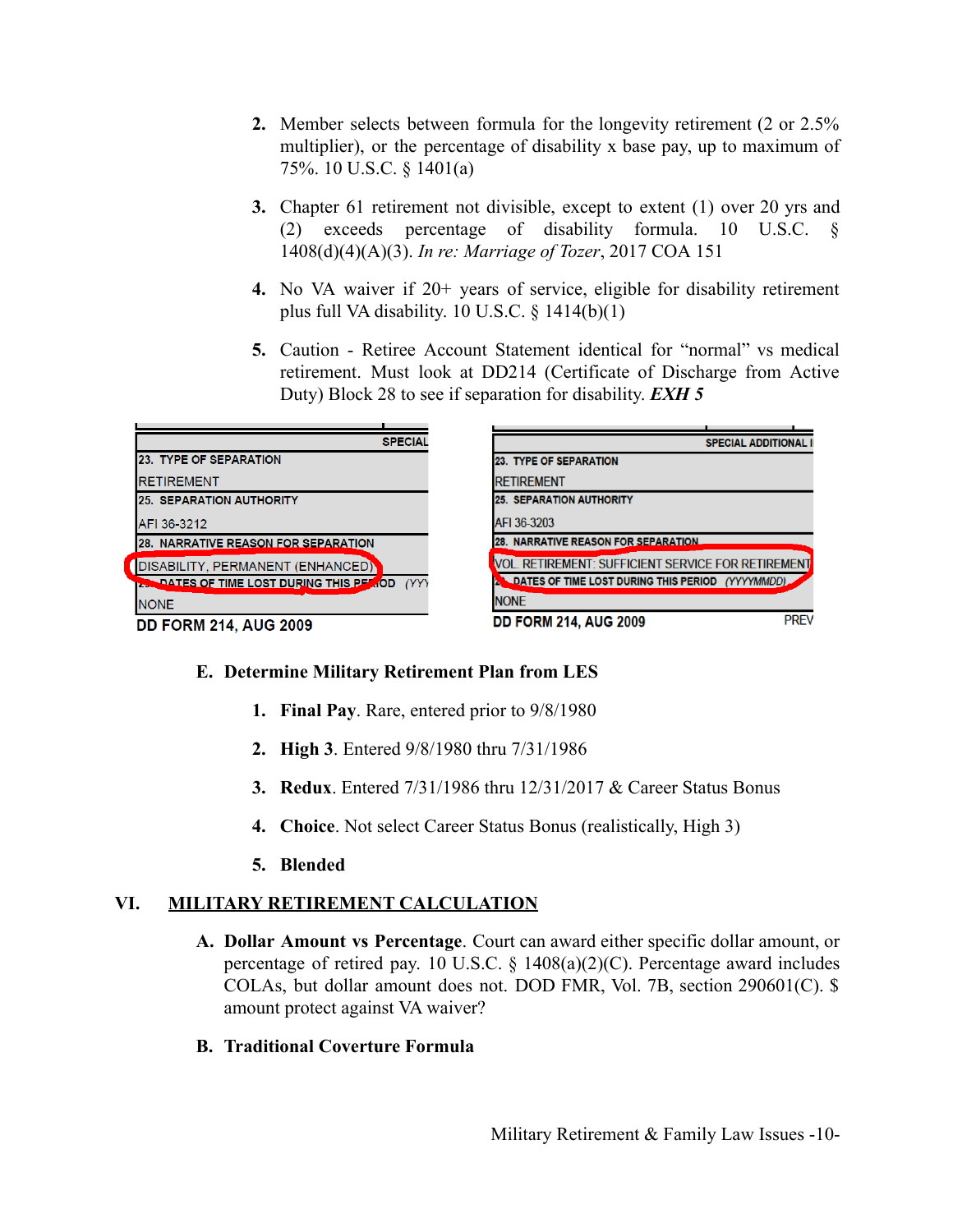**1.** *In re: Marriage of Hunt,* 909 P.2d 525 (Colo. 1995). "Time Rule". Marital share:

> Months of marriage overlapping service ------------------------------------------------ Months of creditable service at *retirement*

- **2.** Applicability:
	- **a)** Decree before 12/23/2016
	- **b)** Already retired at time of decree (as no post-divorce enhancements possible), or
	- **c)** Civilian defined benefit plans

### **C. "Frozen Benefit Rule"**

- **1. 2017 National Defense Authorization Act,** enacted on 12/23/2016, applied to *decree* issued after this date when member still in military
- **2. Freezes Former Spouse Share of Retirement at Decree**. Act modifies & restructures definition of "disposable retired pay" in 10 U.S.C.  $§1408(a)(4)$  to add a new  $(a)(4)(B)$  which reads: "For purposes of subparagraph (A), the total monthly retired pay to which a member is entitled shall be— the *amount of basic pay payable to the member for the member's pay grade and years of service at the time of the court order*, as increased by each cost-of-living adjustment that occurs under section 1401a(b) of this title between the time of the court order and the time of the member's retirement using the adjustment provisions under that section applicable to the member upon retirement." (Emphasis added)
- **3. New Formula.** Calculate hypothetical share member would receive at time of dissolution given rank & time of service
	- **a) Calculate hypothetical retirement at decree**, ignoring inability to retire with < 20 years. Service. Member with 12 years receives 24% or 30% of the high-three of his base pay at the time of dissolution. 12 years x 2% (*Blended*) or 2.5% (*Legacy*)
	- **b) Modified Coverture Formula** to calculate spousal share based upon service through *decree* (i.e. not through retirement as traditional coverture). Marital share, to be applied against the hypothetical retirement is therefore:

Time in marriage overlapping service ---------------------------------------------

Time in service at date of *decree*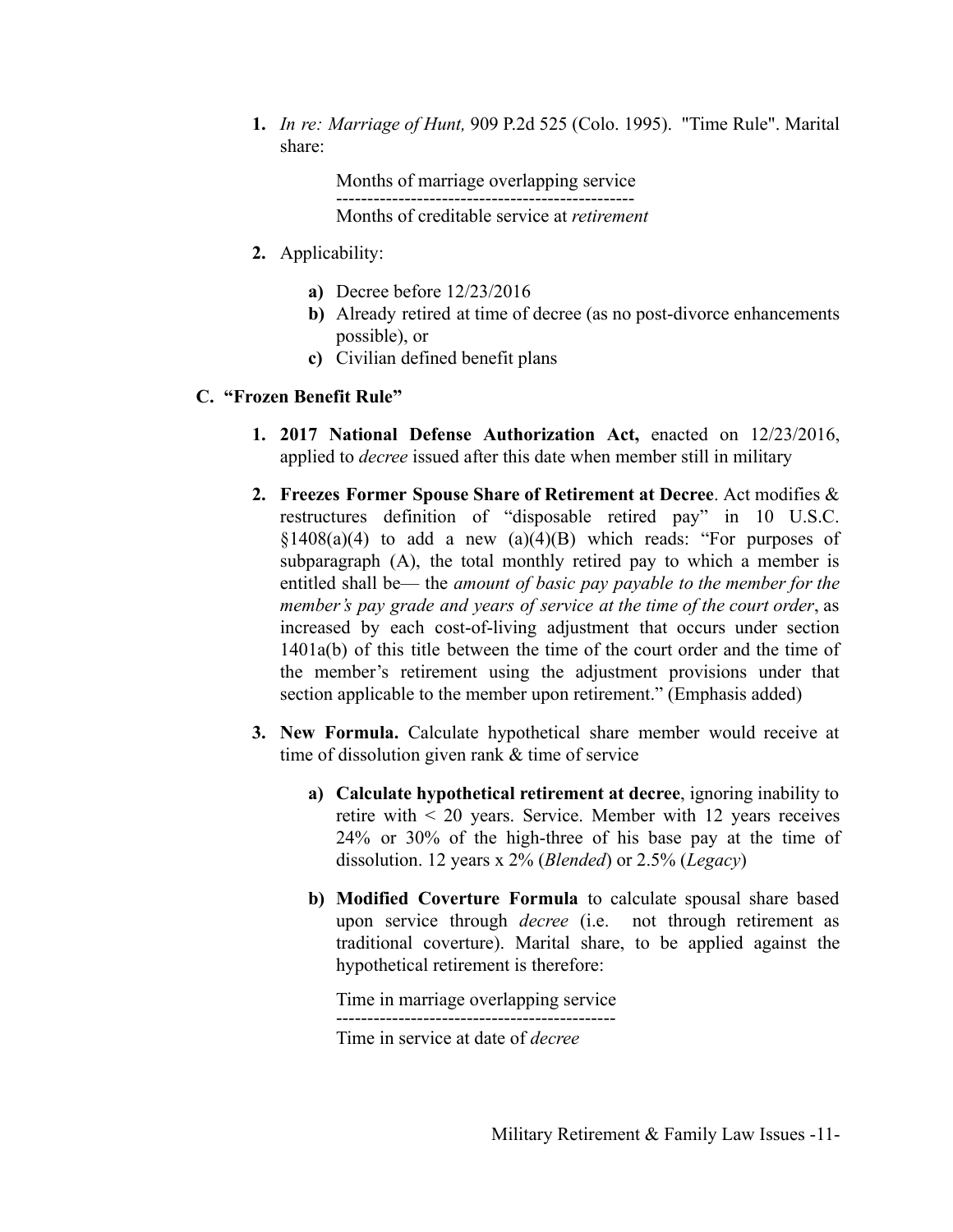- **4. Effect**. Reduces spouse's share of retirement when servicemember in military at dissolution, increasing disparity the longer the time between decree & retirement. See examples below to show disparity
- **D. Net Present Value**. Authorized by *Hunt*. Court may use NPV even when pension is not yet vested (i.e. before 20 yrs). *In re: Marriage of Riley-Cunningham*, 7 P.3d 992 (Colo.App. 1999)
- **E. Deferred Distribution.** Calculate marital share, defer distribution until retirement
- **F. Reserve Jurisdiction**. Wait until actual retirement
- **G. Reserves/National Guard**. Similar formula substitute reserve points for months/years. DOD FMR sections 290205, 290211. Unvested reserve points are divisible. *In re Marriage of Beckman*, 800 P.2d 1376 (Colo.App. 1990)

### **VII. DIRECT RETIREMENT PAYMENT FROM DFAS**

- **A. 10/10 rule.** Requires at least 10 years of marriage overlapping military service (active or "good" reserve year).  $10$  U.S.C.  $\frac{$1408(d)(2)}{2}$
- **B. Order Needs All of the Following:**
	- **1. SCRA**. Indication that rights under Servicemembers Civil Relief Act were respected or waived. DOD FMR, Vol. 7B, section 290602
	- **2. Jurisdiction**. Indication of basis of jurisdiction over servicemember (residence, domicile, or consent). DOD FMR, Vol. 7B, section 290604(A)
	- **3. Marriage date** and indication that 10/10 rule met. DOD FMR, Vol. 7B, section 290604(B)
	- **4. Either (a) percentage, (b) formula, or (c) dollar amount.** DOD FMR, Vol. 7B, section 290803(B). If formula, must include underlying data, such as numerator, and define denominator. DOD FMR, Vol. 7B, section 290615
	- **5. "Frozen Benefit" Data**: Current rank, years of service, and High-3 pay. DOD FMR, Vol. 7B, section 290803(B)
	- **6. Send to DFAS** with DD Form 2293 & certified copies of decree & order dividing retirement
- **C. No Deadline**, but DFAS only pays prospectively after processed (takes about 90 days after application), so need mechanism for payment in interim
- **D. Maximum amount** DFAS pays is 50% of disposable retired pay, or 65% if also paying support/maintenance. DOD FMR, Vol. 7B, section 291001(a)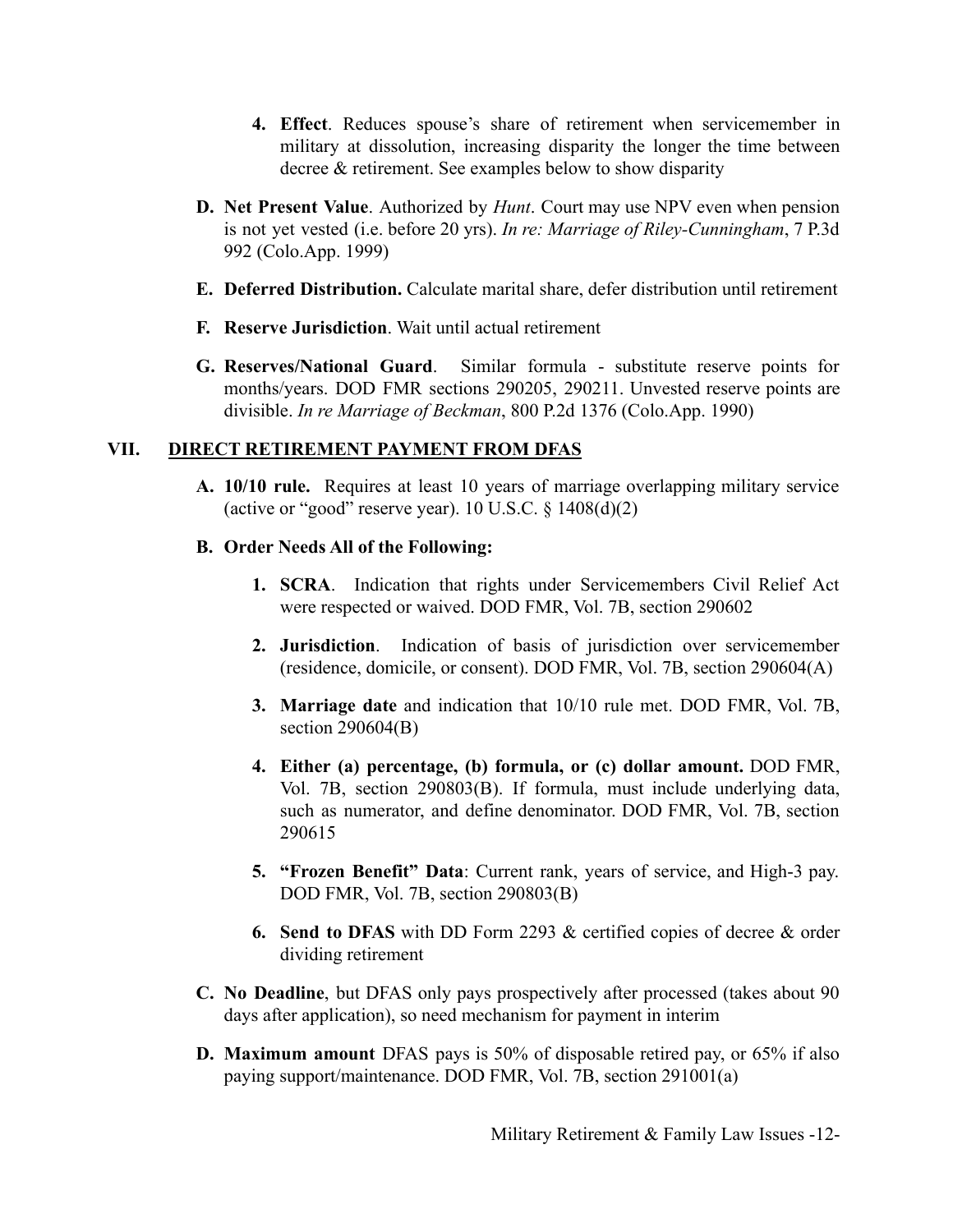#### **VIII. SURVIVOR BENEFIT PLAN (SBP)**

**A. "Insurance policy"** on retirement. Without SBP, retirement ends when retiree dies. However, if former spouse dies, share reverts to retiree. 10 U.S.C. §  $1408(c)(2)$ 

### **B. Premiums**

- **1.** 6.5% x "designated base amount". Pays 55% of base amount, so effectively 11.8% per month. 10 U.S.C. § 1451(a),. DOD FMR Vol. 7B, section 420401
- **2.** Court has discretion to order SBP or allocate premium. *In re: Marriage of Payne*, 897 P.2d 888 (Colo.App. 1995)
- **3.** DFAS only deducts premium pre-division, when SBP for benefit of former spouse, so effectively pay proportional to shares of retirement. DFAS will not honor different allocation, DOD FMR, Vol. 7B, section 290610, so deviation needs separate reimbursement mechanism
- **4.** Commonly, costs shared between parties, with reimbursement if retirement shares not close to 50/50

### **C. Former Spouse Entitlement**

- **1.** Not remarried while under age of 55, and
- **2.** At least one year of marriage, or a child. 10 U.S.C. § 1447.
- **3.** Can only have one primary beneficiary, cannot allocate payments between multiple beneficiaries
- **D. Spouse vs Former Spouse coverage**. Beneficiary is "office" of spouse, not the person, so if not change coverage from spouse to former spouse, and retiree remarries, new spouse becomes beneficiary
- **E. No SBP Elected**. If member retired before dissolution without electing SBP (would require spousal waiver), cannot later add SBP. Need life insurance
- **F. Deemed Election.** Rather than relying upon member to opt for SBP coverage, or to convert spouse to former spouse coverage, former spouse can request election directly from DFAS. Use DD Form 2656-10. *Must use to protect former spouse*
- **G. Deadline.** *Deemed election request, or conversion of spouse to former spouse coverage, must be within 12 mos of order requiring SBP*!
- **IX. VA DISABILITY.** Member with service-connected disability entitled to receive disability payments after leaving service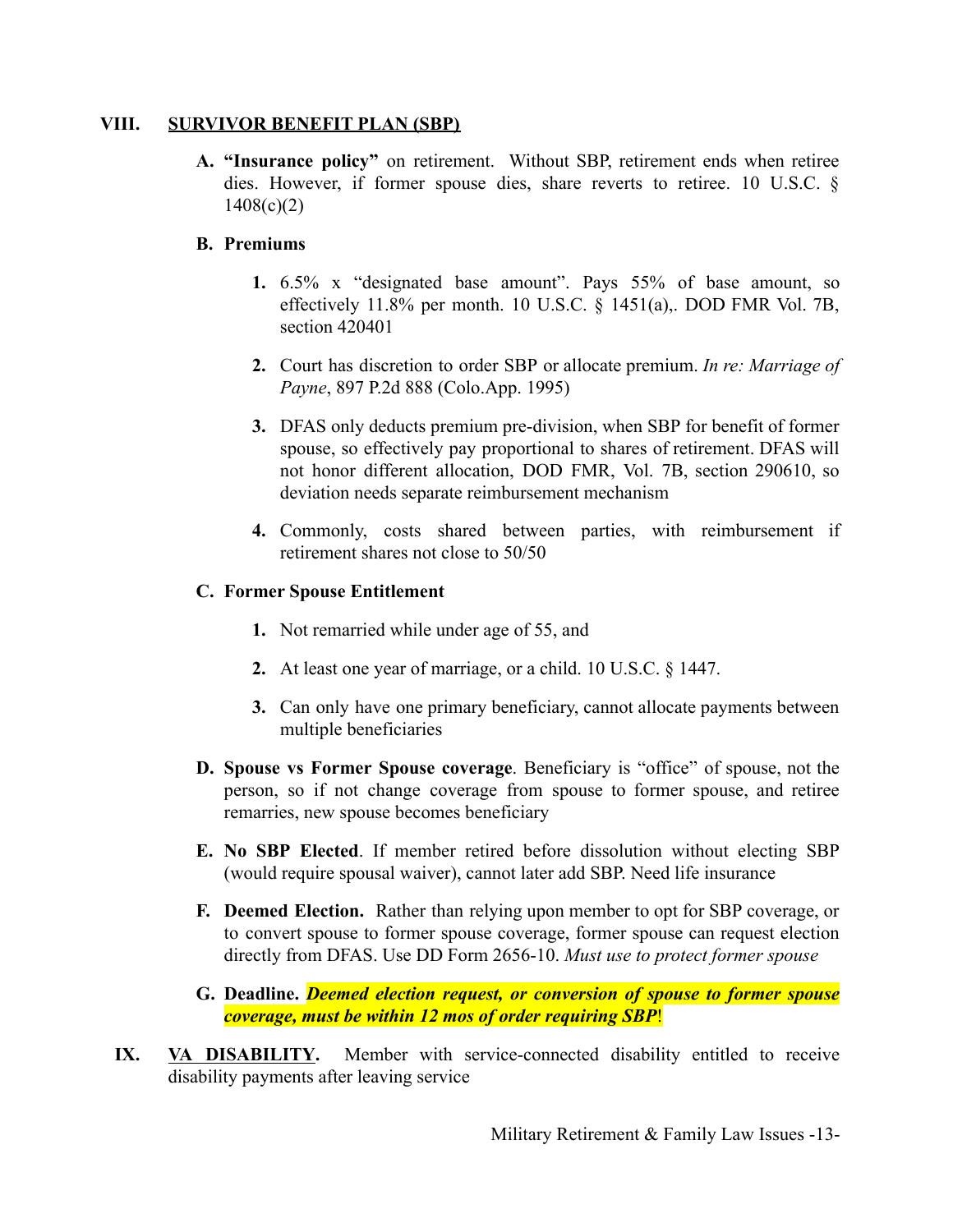- **A. No Relationship to Ability to Work**. VA disability primarily compensates for condition, not lost wages
- **B. Disability Ratings**
	- **1.** Rating 10-40%, waive military retirement dollar for dollar. 38 U.S.C. §§ 5304, 5305
	- **2.** Rating 50% or higher, no waiver, 10 U.S.C. § 1414, unless under 20 years of service, in which case VA waiver still in effect
	- **3.** VA payment based solely upon disability rating and dependents, not rank. Disabled sergeant receives same as 2-star general. Rate Tables at [https://www.benefits.va.gov/COMPENSATION/resources\\_comp01.asp](https://www.benefits.va.gov/COMPENSATION/resources_comp01.asp)

### **C. Sample 2022 Monthly Amounts**

- **1.** 30%, no dependents  $=$  \$467 (waiver)
- **2.** 40%, spouse & child =  $$801$  (waiver)
- **3.** 100%, spouse & child =  $$3654$  (no waiver)
- **D. No Indemnity for VA Waiver**. *Mansell v. Mansell*, 490 U.S. 581 (1989). CO previously applied this to pre-judgment waiver, *In re: Marriage of Franz,* 831 P.2d 917 (Colo.App. 1992), but required indemnity for post-decree conversion of retirement to disability. *In re: Marriage of Warkocz*, 141 P.3d 926 (Colo.App. 2006)
- **E. No Indemnity for Post-Judgment VA Waiver**. *Howell v. Howell*, 137 S.Ct 1400 (2017). Court applied *Mansell* to all VA waivers, termed "semantic" distinction between pre-decree and post-decree waiver. Recognized potential for hardship: "a family court, when it first determines the value of a family's assets, remains free to take account of the contingency that some military retirement pay might be waived, or, as the petitioner himself recognizes, take account of reductions in value when it calculates or recalculates the need for spousal support."
- **F.** *In re: Marriage of Tozer*, 2017 COA 151
	- **1.** At dissolution, H on active duty, trial court ordered retirement divided, reserved jurisdiction over maintenance in case of VA waiver. H ultimately received chapter 61 disability retirement & VA disability
	- **2.** W argued H defeated her share by electing disability, first sought legal relief to enforce division by dividing disability - denied. W then sought equitable relief of indemnity - denied. W had remarried, so court denied req for maintenance in lieu of retirement
	- **3.** Holding: no relief, *Howell* overrules *Warkocz*. "The *Howell* takeaway is clear. Military retirement disability benefits may not be divided as marital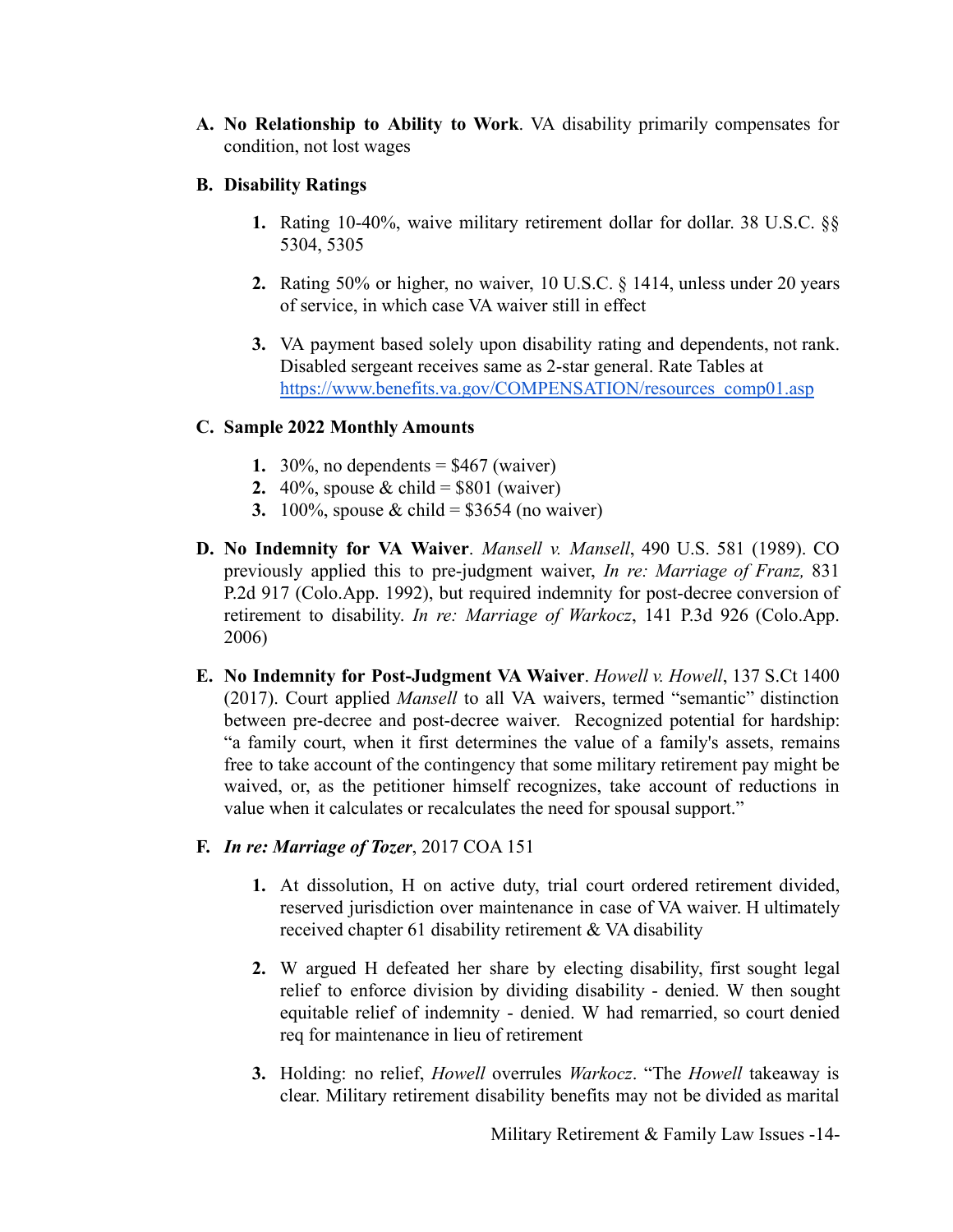property, and orders crafted under a state court's equitable authority to account for the portion of retirement pay lost due to a veteran's post-decree election of disability benefits are preempted." (¶ 21)

- **G. Other States**. Every cited case since *Howell* has held no indemnity, with or without separation agreement
- **H. Temporary Disability Retired List (TDRL)**. 10 U.S.C. § 1202 & § 1205
	- **1.** Servicemember with condition which may be temporary. At 3 yrs, member must be either (1) returned to duty, (2) PDRL if under 20 yrs, or (3) retired if eligible
	- **2.** As with Chapter 61 retirement, payment is greater of (1) 2.5% x base pay x years of service, or  $(2)$  base pay x % disability. 10 U.S.C. §1401
	- **3.** Under 20 years, not divisible, since would receive no payments but-for disability. *In re: Marriage of Williamson*, 205 P.2d 538 (Colo.App. 2009)
	- **4.** Over 20 years, divisible to extent payment based on longevity and exceeds percentage of disability formula. *In re: Marriage of Poland*, 264 P.3d 647 (Colo.App. 2011). Analogous to division of Chapter 61 medical retirement

### **I. Permanent Disability Retired List (PDRL)**. 10 U.S.C. §§ 1201 & 1204

- **1.** Member not returned to duty due to permanent medical condition, but no retirement as under 20 years service
- **2.** Must waive disability dollar-for-dollar to receive VA disability, even for ratings of 50% or higher. 10 U.S.C.  $\frac{1414(b)(2)}{2}$
- **3.** As with Chapter 61 retirement, payment is greater of (1) 2.5% x base pay x years of service, or (2) base pay x disability %. 10 U.S.C. § 1401
- **4.** PDRL not divisible, since paid only when not qualify for longevity retirement. *In re: Marriage of Williamson*, 205 P.2d 538 (Colo.App. 2009)

### **X. OTHER RECEIPTS IN LIEU OF RETIREMENT**

- **A. Career Status Bonus** at 16 yrs service phased out with Blended Retirement
- **B. Lump-Sum Payment at Retirement** if elect in Blended Retirement
- **C. VSI/SSB**. Divisible asset. *In re: Marriage of Heupel*, 936 P.2d 561 (Colo. 1997). Must repay if reenter military & ultimately retire
- **D. Disability Severance Pay**. Years of active service (max 12) x 2 x highest base pay. Available if not returned to service after TDRL, and disability rating 30% or lower. 10 U.S.C. § 1212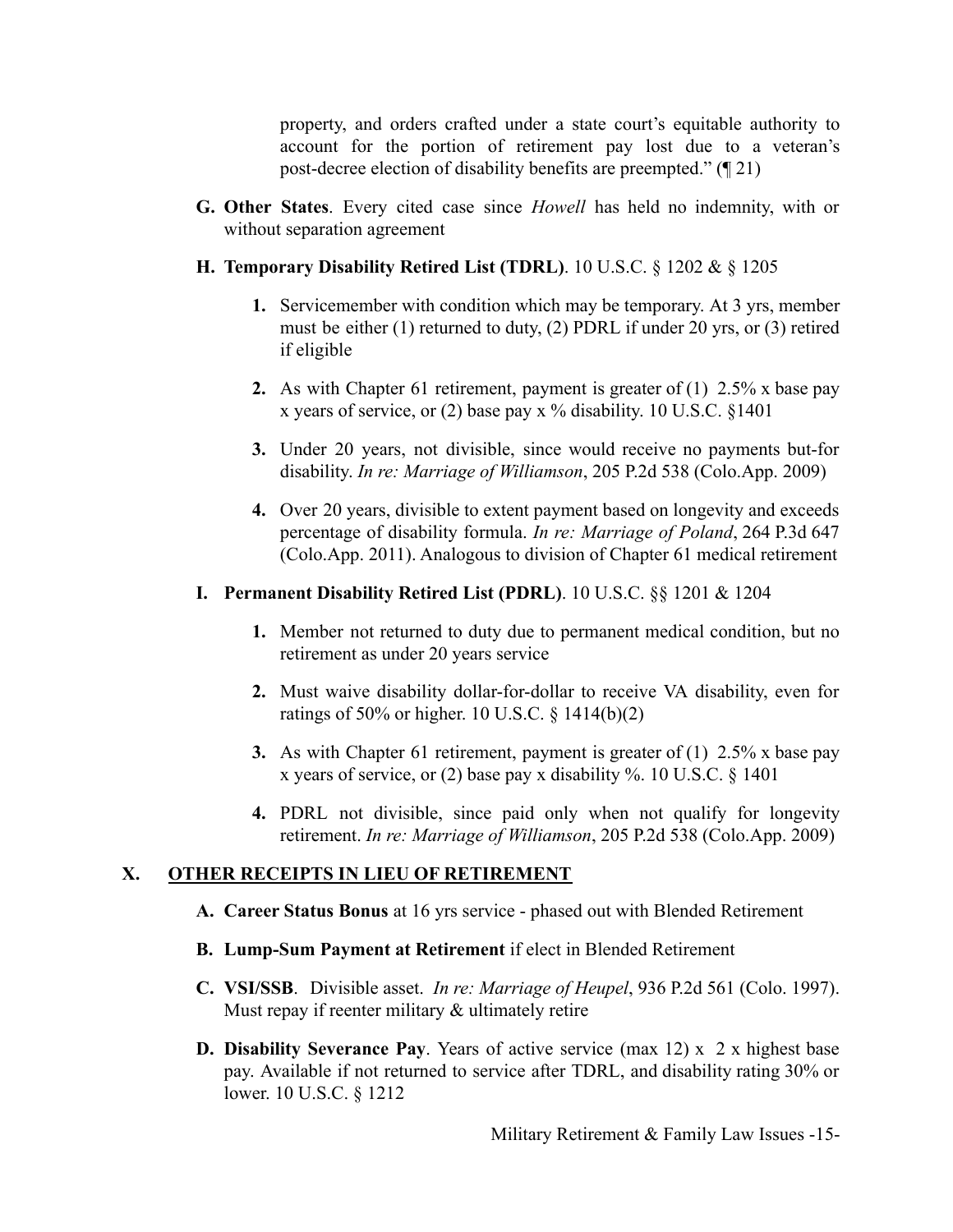**E. Administrative Separation**. Full or partial separation pay may be available

#### **XI. FAMILY SUPPORT**

#### **A. Temporary Family Support**

**1. Applicability**. Physical separation, including deployment, in absence of court order or agreement. Important if member deploys before hearing

#### **2. Army**

- **a)** Army Regulation 608-99 [https://armypubs.army.mil/epubs/DR\\_pubs/DR\\_a/pdf/web/r608\\_99](https://armypubs.army.mil/epubs/DR_pubs/DR_a/pdf/web/r608_99.pdf) [.pdf](https://armypubs.army.mil/epubs/DR_pubs/DR_a/pdf/web/r608_99.pdf)
- **b)** Amounts (para. 2-6)

**Spouse/children in military housing**: None **Civilian spouse/children**: BAH-With **Civilian spouse/children living separately**: Pro rata share of BAH-With **Military spouse, no children**: None **Military spouse, split custody of children**: None **Military spouse with children**: BAH-Diff

- **c)** No in-kind payments, with limited exceptions (e.g. rent/mortgage or essential utilities). Para. 2-9.
- **d)** Relief. Battalion/Squadron commander may relieve soldier of spousal obligation (not children) if civilian spouse has higher income, is in jail, has committed physical abuse against soldier, or soldier has already paid support per regulation for 18 months. Para. 2-14.
- **e)** Examples:

E-5 (Sergeant): \$972 O-3 (Captain): \$1330.20 O-6 (Colonel): \$1892.10

### **3. Air Force**

- **a)** Air Force Instruction 36-2906, Chapter 4 [https://static.e-publishing.af.mil/production/1/af\\_a1/publication/afi](https://static.e-publishing.af.mil/production/1/af_a1/publication/afi36-2906/afi36-2906.pdf) [36-2906/afi36-2906.pdf](https://static.e-publishing.af.mil/production/1/af_a1/publication/afi36-2906/afi36-2906.pdf)
- **b)** Pay spouse pro rata share of BAH-With without locality adjustment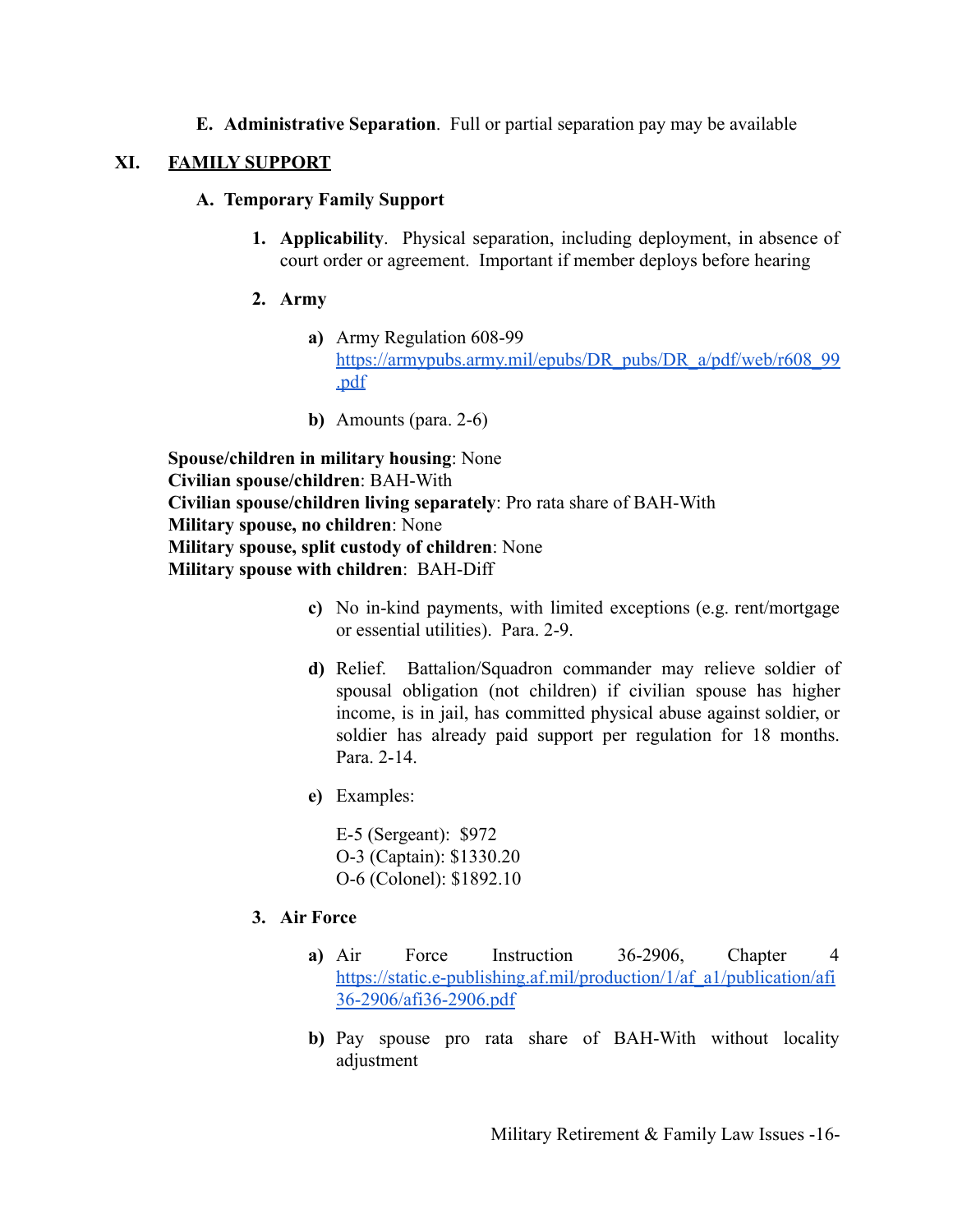- **c)** Squadron commander can relieve obligation to provide spouse only if: Spouse income exceeds member, spouse committed DV against member, spouse in jail, paid 18 mos already
- **4. Navy**
	- **a)** MILPERSMAN 1754-030, Chapter 15, Support of Family **Members** [https://www.public.navy.mil/bupers-npc/reference/milpersman/100](https://www.public.navy.mil/bupers-npc/reference/milpersman/1000/1700Morale/Documents/1754-030.pdf) [0/1700Morale/Documents/1754-030.pdf](https://www.public.navy.mil/bupers-npc/reference/milpersman/1000/1700Morale/Documents/1754-030.pdf)
	- **b)** Amounts. Support is fraction of sailor's "gross pay" (defined as base pay + BAH, if entitled, but excludes all other allowances, such as BAS, hostile fire pay, etc)

**Spouse only**: 1/3 **Spouse & 1 minor child**: 1/2 **Spouse & 2 or more children**: 3/5 **1 minor child**: 1/6 **2 minor children**: 1/4 **3 minor children**: 1/3

> **c)** Relief. Member may request waiver of spousal portion only (not children) on grounds of desertion without cause, physical abuse or adultery.

### **5. Marine Corps**.

- **a)** MCO P5800.16A, Marine Corps Manual for Legal Administration, Chapter 15 [https://www.marines.mil/Portals/59/MCO%20P5800.16A%20W%](https://www.marines.mil/Portals/59/MCO%20P5800.16A%20W%20CH%201-7.pdf) [20CH%201-7.pdf](https://www.marines.mil/Portals/59/MCO%20P5800.16A%20W%20CH%201-7.pdf)
- **b)** Amount. Greater of specific dollar amount or a pro rata share of BAH/OHA, up to maximum of 1/3 full gross pay:
- **1 family member**: 1/2 BAH/OHA, minimum \$350 each
- **2 family members**: 1/3 BAH/OHA, minimum \$286 each
- **3 family members**: 1/4 BAH/OHA, minimum \$233 each
- **4 family members**: 1/5 BAH/OHA, minimum \$200 each
- **5 family members**: 1/6 BAH/OHA, minimum \$174 each

**6 or more family members**: 1/7 BAH/OHA, minimum \$152 each

**c)** Relief: Commanding officer may relieve member of obligation where marine cannot determine "whereabouts and welfare of the child concerned", civilian spouse committed documented physical abuse against marine, or is in jail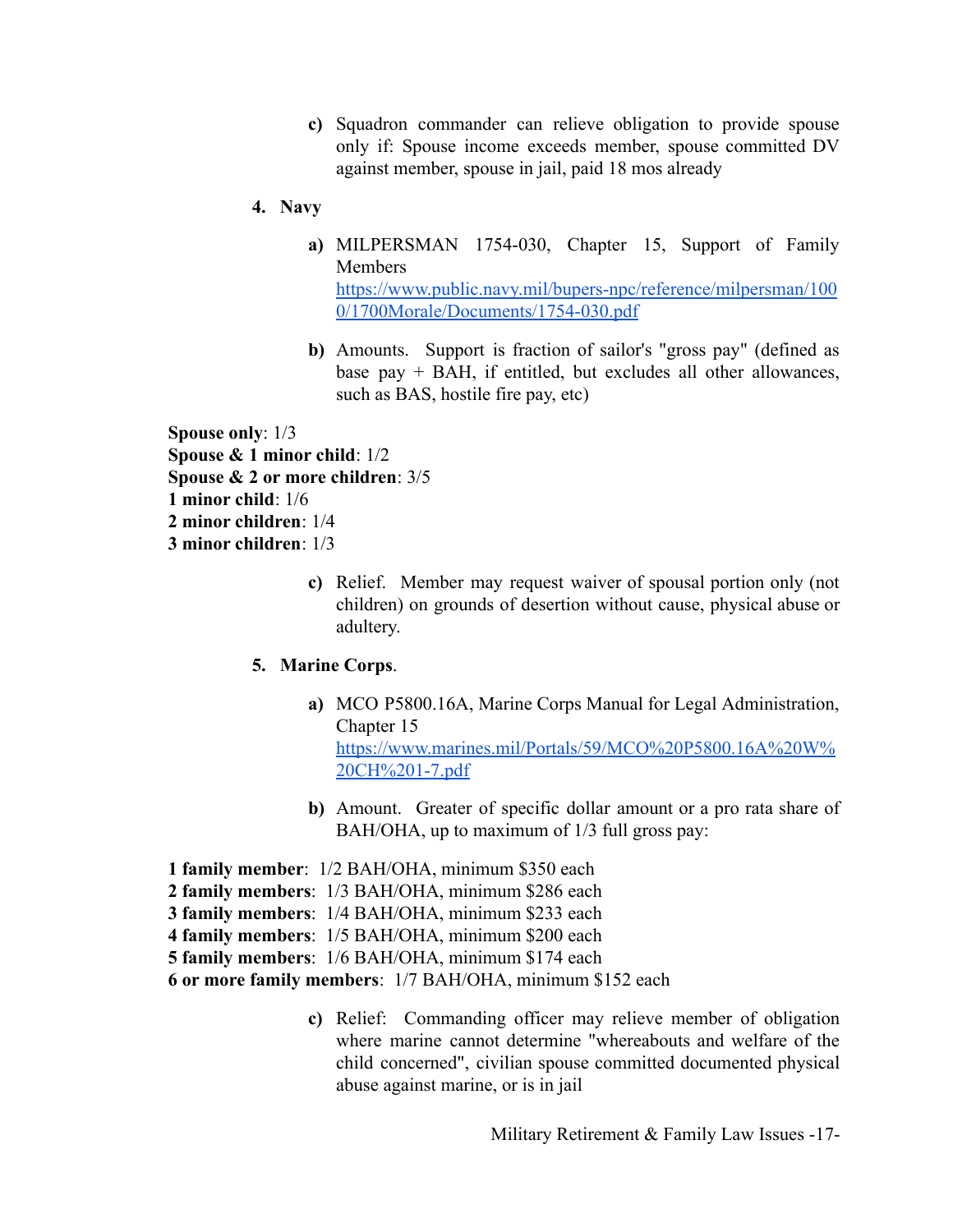#### **6. Coast Guard**

- **a)** COMDINST M1000.2, Chapter 2E [https://media.defense.gov/2018/Oct/31/2002057802/-1/-1/0/CIM\\_1](https://media.defense.gov/2018/Oct/31/2002057802/-1/-1/0/CIM_1600_2.PDF) [600\\_2.PDF](https://media.defense.gov/2018/Oct/31/2002057802/-1/-1/0/CIM_1600_2.PDF)
- **b)** Amounts (para 2.E.3.c.)

**Spouse only**: BAH-Diff, plus 20% of base pay **Spouse & 1 child**: BAH-Diff, plus 25% of base pay **Spouse & 2 or more children**: BAH-Diff, plus 30% of base pay **1 child**: 1/6 of base pay **2 children**: 1/4 of base pay **3 or more children**: 1/3 of base pay

- **7. Enforcement**
	- **a)** Violation of Lawful General Regulation is UCMJ Article 92 offense
	- **b)** No ability to divert money, just disgorge it
	- **c)** Enforcement of civilian orders. E.g. AR 608-99 must comply with support (para. 2-4a) & custody orders (para. 2-10b)
	- **d)** Contact installation Inspector General or Legal Assistance Office

#### **B. Garnishment of Military Pay**

**1. Active Duty.** Send Notice to Withhold Income via certified mail to:

DFAS-GAG/CL PO Box 998002 Cleveland, Ohio 44199-8002 Fax: (216) 522-6960

- **2. Retiree**. Utilize DD Form 2293 & certified copy of support order
	- **a) Income Subject to Garnishment**. 5 CFR § 581.105. Subtract debt to U.S., taxes, life & health insurance premiums, normal retirement contributions
	- **b) Maximum Garnishment Percentages.** 5 CFR § 581.402

50% if providing support to dependents not covered by order 55% if providing support to other dependents, but has arrearage 60% if not providing support to other dependents 65% if no support to other dependents, and has arrearage

Military Retirement & Family Law Issues -18-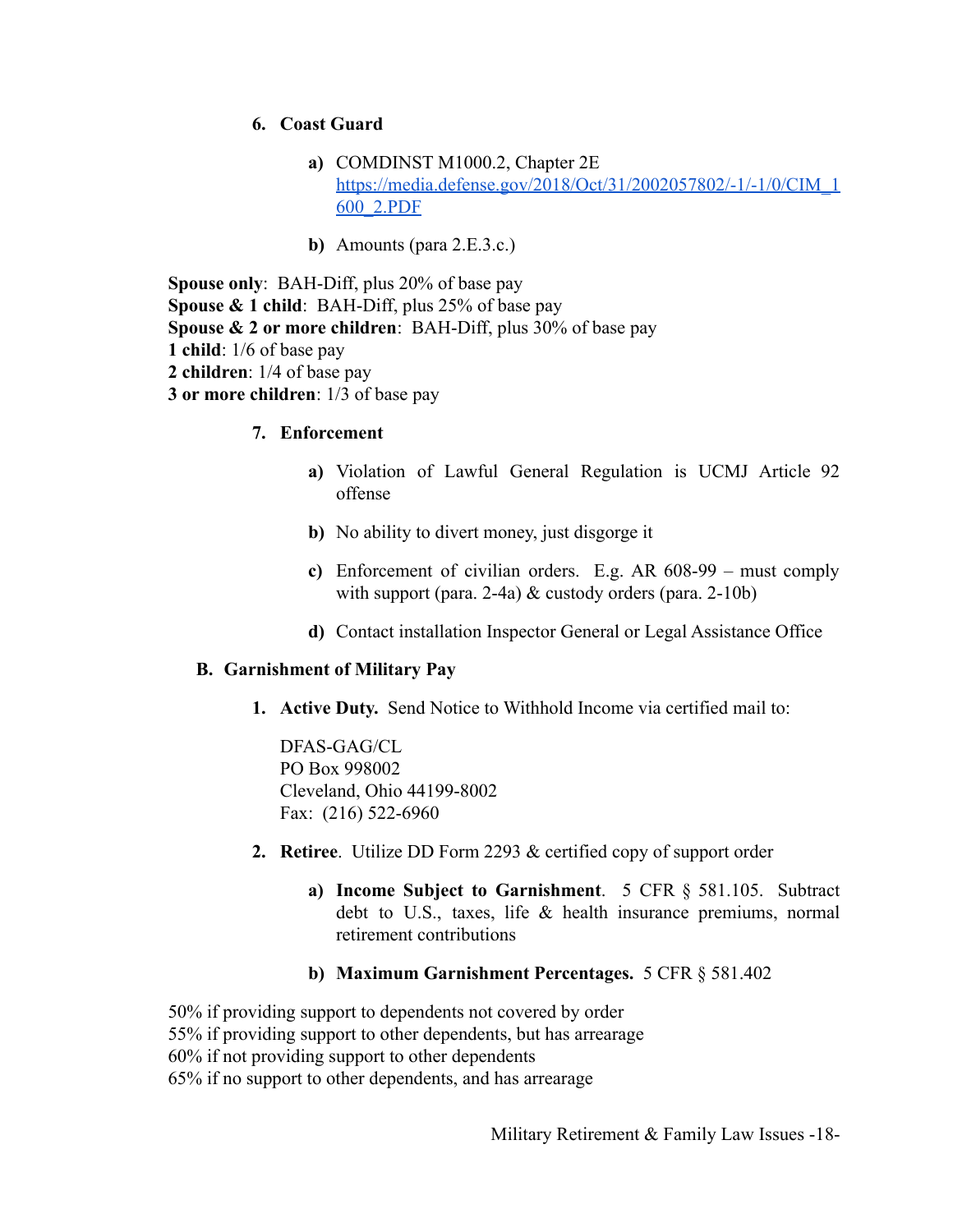### **3. VA Disability**

- **a)** Subject to garnishment for support/maintenance, *to extent of VA waiver*. 42 U.S.C. § 659(h)(1)(A)(v), *Rose v. Rose*, 481 U.S. 619 (1987)
- **b)** Not simple process contact VA Regional Office for apportionment application, then send VA Form 21-4138, Statement in Support of Claim, with copy of the current support order and any other pertinent documents
	- **(1)** Call (800) 527-1000 to determine appropriate regional office
	- **(2)** In Colorado, contact:

VA Regional Office 155 Van Gordon St. Lakewood CO 80228 Tel. (800) 827-1000 Fax (303) 914-5879

(Mailing Address)

VA Regional Office Box 25126 Denver CO 80225

**4. Re-Garnish Former Spouse Payments?** No. So if retirement recipient has support arrears, must ask court to modify amount of retirement to build in the offset

### **XII. POST-9/11 GI BILL**

- **A.** Veterans Educational Assistance Act of 2008, codified at 38 U.S.C. § 3301, *et seq*, introduced Post-9/11 GI Bill as revamp of Montgomery GI Bill
- **B. Benefits** (total value \$160K over 4-year period in Colorado Springs)
	- **1. Tuition & Fees (4 years)**, per 38 U.S.C. § 3313(c)(1)(A). Full cost of in-state public school, or up to \$24,477/yr at a private school (rate effective August 1, 2019)
	- **2. Monthly Stipend (36 months)**, equivalent to E-5 BAH-With, per 38 U.S.C. § 3313(c)(1)(B)(i). BAH based upon zip code where the college is located - typically about \$1500 (in Colorado Springs, 2019 rate is \$1605/mo).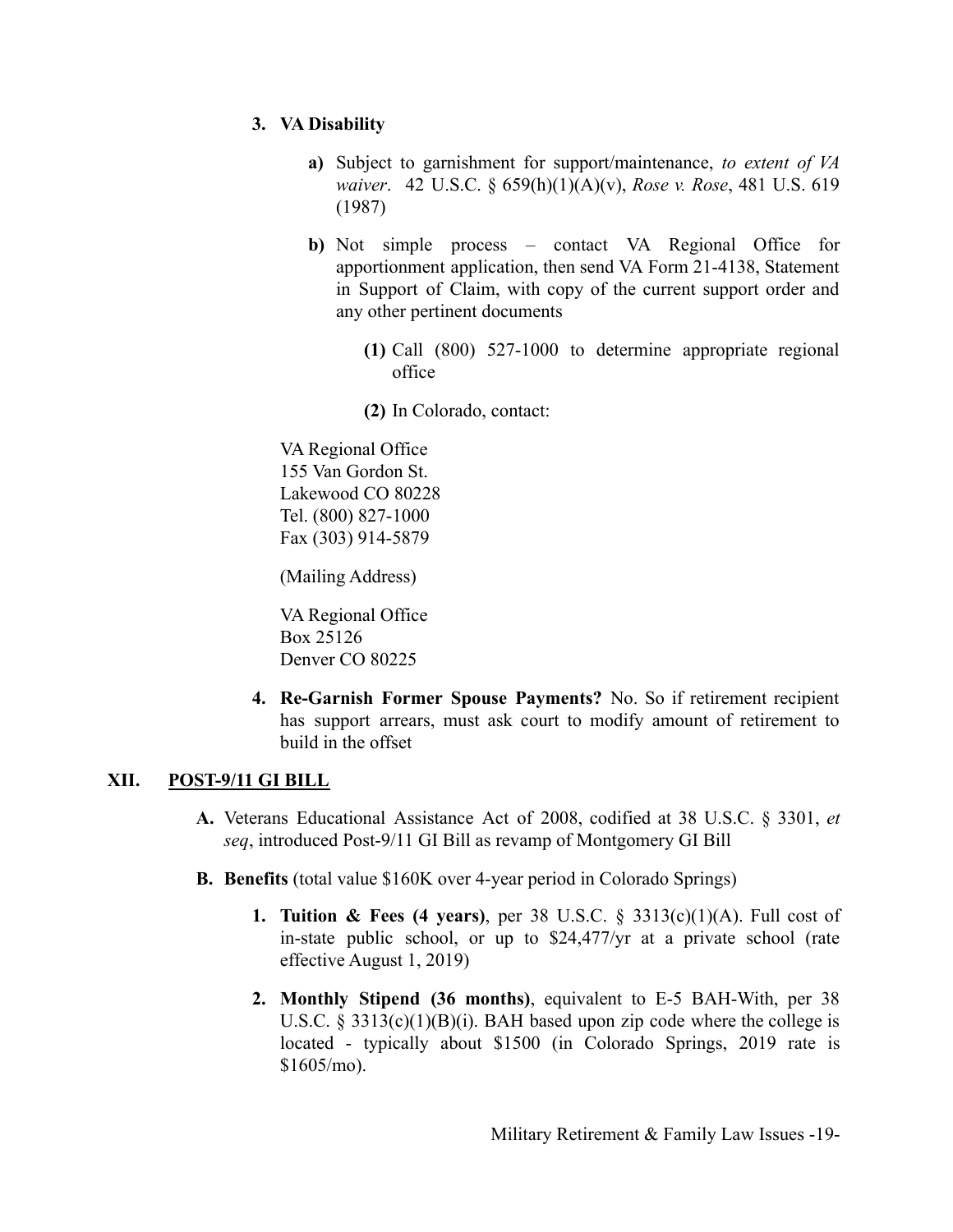- **a)** Not available to active member or spouse, since family already receiving BAH
- **b)** Online/correspondence receive  $1/2$ . 38 U.S.C.  $\S 3313(c)(1)(B)(iii)$
- **c)** Part-time receive prorated share. 38 U.S.C. § 3813(c)(1)(B)
- **3. Books & Supplies (4 years)** stipend of \$41.56 per credit hour, up to maximum  $$1000/yr$  for 24 credit hours, per 38 U.S.C.  $$3313(c)(1)(B)(iv)$

### **C. Benefits Transferable**

- **1.** Spouse. 18 U.S.C. § 3319(c)(1). No automatic revocation upon divorce
- **2.** Children under 26. 18 U.S.C. § 3319(c)(2)
- **3.** Member may revoke transfer at any time. 18 U.S.C. § 3319(f)(2)

### **D. Not Divisible Property at Dissolution**

- **1.** "Entitlement transferred under this section may not be treated as marital property, or the asset of a marital estate, subject to division in a divorce or other civil proceeding." 38 U.S.C. § 3319(f)(3)
- **2.** No prohibition on agreeing to transfer

### **E. Monthly Stipend Only Counts as Income**.

- **1.** *In re: Marriage of Tooker*, 2019 COA 83. Monthly BAH stipend is income for purposes of child support/maintenance, but not tuition reimbursement or book/supply stipend.
- **2.** "Because the tuition assistance benefit was not available to Mark for general living expenses and would in no discernable way assist him in paying maintenance or child support, we conclude that the district court properly excluded the tuition assistance benefit as gross income for purposes of calculating maintenance and child support." ¶ 20.

### **XIII. FORMER SPOUSE BENEFITS AFTER DECREE**

- **A. Legal Separation**. Treated as married for purposes of ID card, so retain full benefits as if married. See para. 3.2, and table 8.3 of joint regulation, *Identification Cards For Members Of The Uniformed Services, Their Eligible Family Members, And Other Eligible Personnel*, published under Air Force Instruction 36-3036.
- **B. Full 20/20/20 Benefits**. Per 10 U.S.C. § 1072(2)(F), former spouse is entitled to all military benefits & installation privileges, including medical, commissary, military exchanges (PX/BX), etc. Criteria: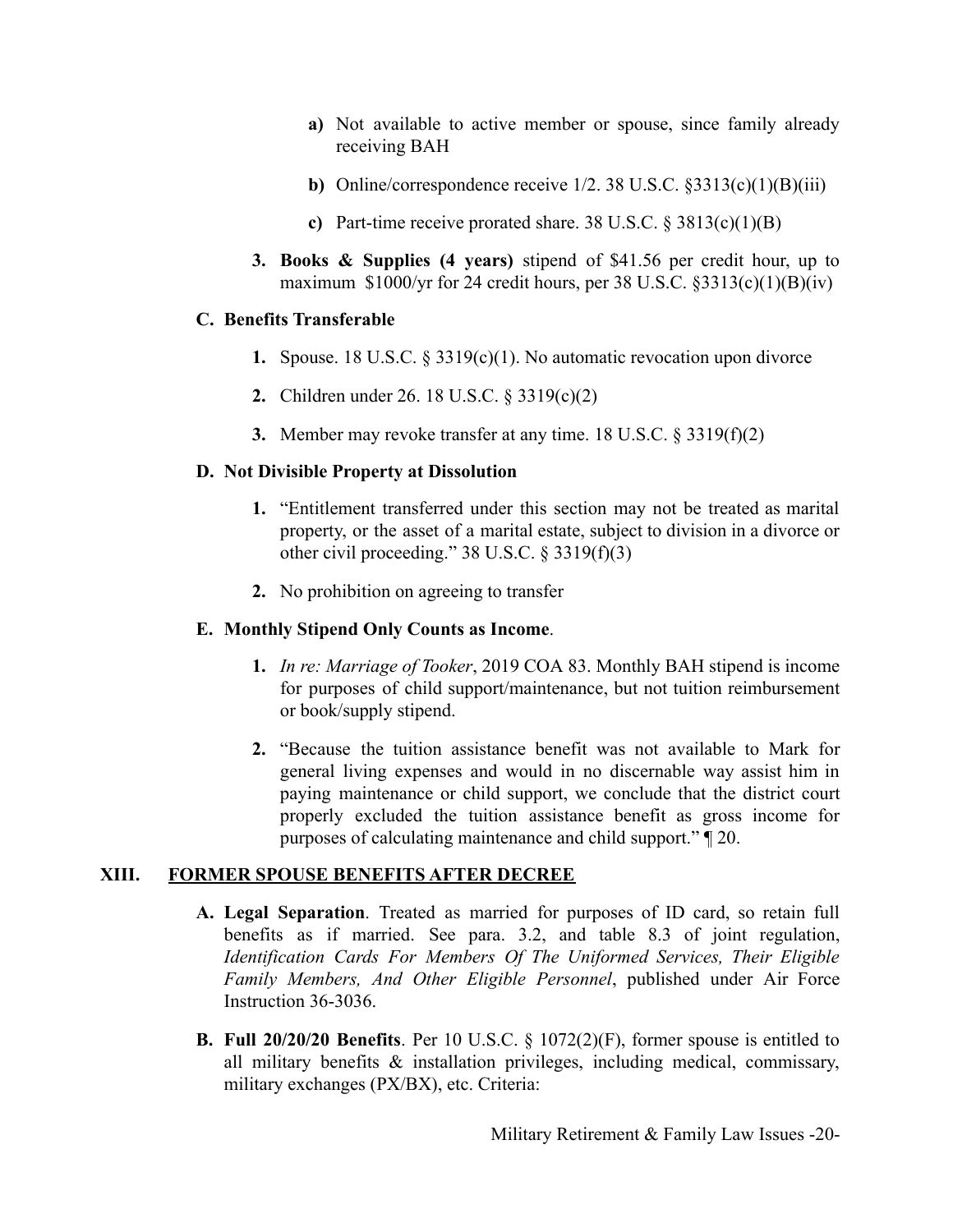- **1.** Married at least 20 years,
- **2.** Member had at least 20 years of creditable service, and
- **3.** At least 20 years overlap between marriage and military service
- **C. Transitional 20/20/15 Benefits**. Per 10 U.S.C. § 1072(2)(G) & (H), former spouse is entitled to military medical care only for 1 year. Criteria:
	- **1.** Married at least 20 years,
	- **2.** Member had at least 20 years of creditable service, and
	- **3.** At least 15 years overlap between marriage and military service
- **D. Remarriage terminates health**, and suspends all other 20/20/20 benefits

#### **E. Continued Health Care Benefit Program (CHCBP)**

- **1.** Similar to COBRA for private health insurance programs, Tricare will provide CHCBP to unremarried former spouses
- **2.** CHCBP not cheap as of 1/2019, premium cost per quarter is \$1453 (individual) or \$3273 (family)
- **3.** Must elect CHCBP within 60 days of losing Tricare, using DD Form 2837. 10 U.S.C. § 1078a(d)
- **4.** Per 10 U.S.C. § 1078a(g)(4), coverage available for 36 mos, except indefinite for former spouse who meets this criteria:
	- **a)** Did not remarry under the age of 55,
	- **b)** Was enrolled as a family member in an approved health care benefits program (i.e. Tricare/DEERS) at any time in the 18 months before dissolution or annulment, and
	- **c)** Is receiving a share of the member's military retirement OR has a court order or written agreement for a share of the retirement or for SBP coverage.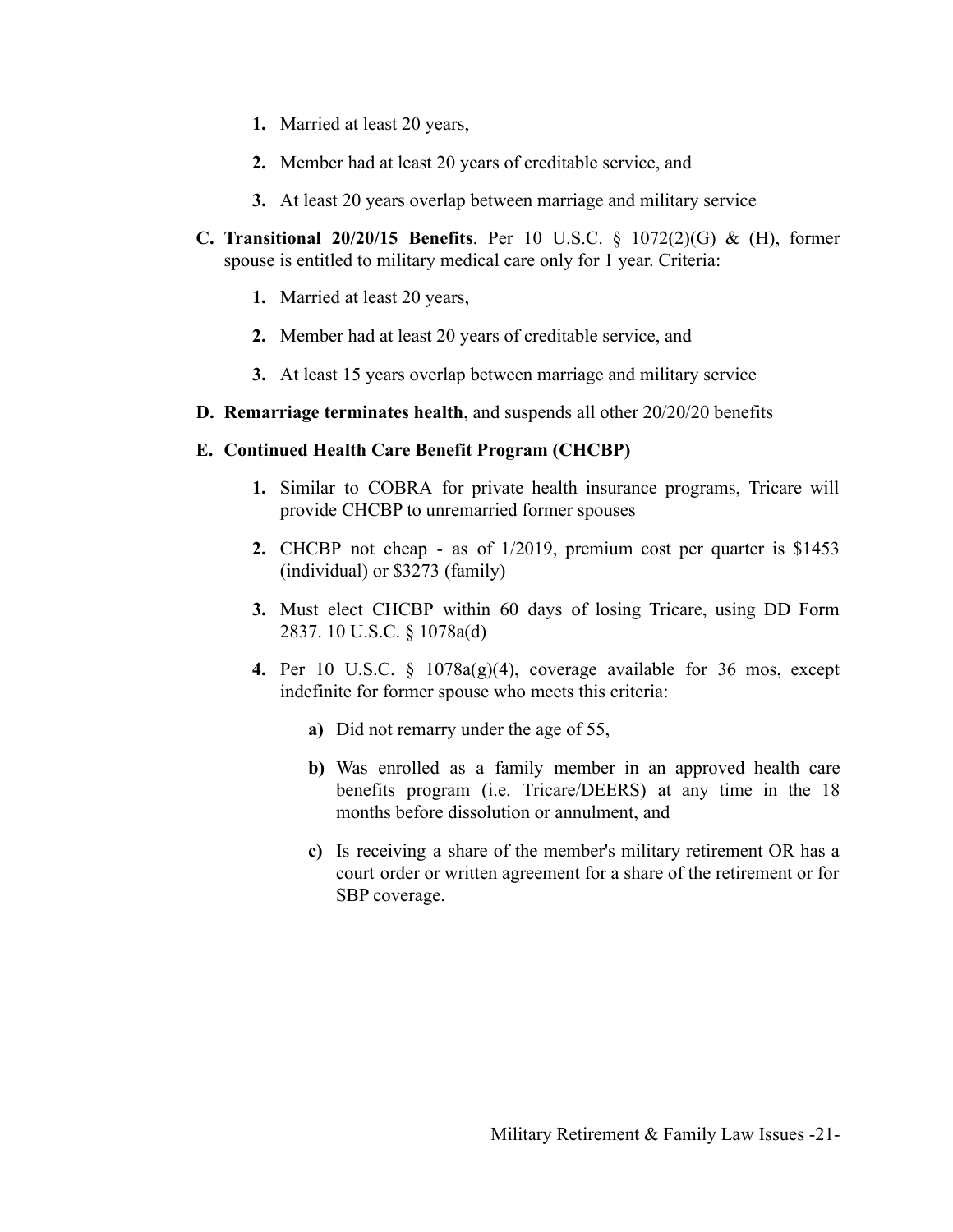|                                |             |                         |         |      | DEFENSE FINANCE AND ACCOUNTING SERVICE MILITARY LEAVE AND EARNINGS STATEMENT |                   |       |                                                 |         |                   |              |                                  |                                         |                 |            |                          |               |                   |                          |              |         |                  |                                                                                    |
|--------------------------------|-------------|-------------------------|---------|------|------------------------------------------------------------------------------|-------------------|-------|-------------------------------------------------|---------|-------------------|--------------|----------------------------------|-----------------------------------------|-----------------|------------|--------------------------|---------------|-------------------|--------------------------|--------------|---------|------------------|------------------------------------------------------------------------------------|
| ID                             |             |                         |         |      | <b>NAME (Last, First, MI)</b>                                                |                   |       | SOC. SEC. NO.                                   |         | <b>GRADE</b>      |              | <b>PAY DATE</b>                  |                                         | <b>YRS SVC</b>  | <b>ETS</b> |                          | <b>BRANCH</b> |                   | <b>ADSN/DSSN</b>         |              |         |                  | <b>PERIOD COVERED</b>                                                              |
|                                |             |                         |         |      |                                                                              |                   |       |                                                 |         | O <sub>5</sub>    |              | 950710                           | 24                                      |                 |            | 888888                   | <b>ARMY</b>   |                   | 4809                     |              |         | 1-31 DEC 19      |                                                                                    |
|                                |             |                         |         |      | <b>ENTITLEMENTS</b>                                                          |                   |       |                                                 |         | <b>DEDUCTIONS</b> |              |                                  |                                         |                 |            | <b>ALLOTMENTS</b>        |               |                   |                          |              |         | <b>SUMMARY</b>   |                                                                                    |
|                                | <b>Type</b> |                         |         |      |                                                                              |                   |       | Amount Type                                     |         |                   |              | Amount Type                      |                                         |                 |            |                          |               |                   | Amount + Amt Fwd         |              |         |                  | .00                                                                                |
| Α<br>B                         | <b>BAS</b>  | <b>BASE PAY</b>         |         |      |                                                                              | 9521.40<br>254.39 |       | <b>FEDERAL TAXES</b><br>FICA-SOC SECURITY       |         |                   |              | 1700.83 COMB FED CAMPAIGN        | 590.33 DISCRETIONARY ALT                |                 |            |                          |               | 100.00<br>4002.00 | +TOT ENT                 |              |         |                  | 11824.83                                                                           |
| C<br>D<br>E                    | BAH         | <b>REF SOC SECURITY</b> |         |      |                                                                              | 2049.00           | .04   | FICA-MEDICARE<br>SGLI<br><b>TRADITIONAL TSP</b> |         |                   |              | 25.00<br>95.21                   | 138.06 TRICARE DENTAL                   |                 |            |                          |               | 30.00             | -TOT DED                 |              |         |                  | 5168.76                                                                            |
| F<br>G<br>н                    |             |                         |         |      |                                                                              |                   |       | ROTH TSP<br>MID-MONTH-PAY                       |         |                   |              | 95.21<br>2524.12                 |                                         |                 |            |                          |               |                   | -TOT ALMT                |              |         |                  | 4132.00                                                                            |
| J                              |             |                         |         |      |                                                                              |                   |       |                                                 |         |                   |              |                                  |                                         |                 |            |                          |               |                   | $=NETAMT$                |              |         |                  | 2524.07                                                                            |
| Κ<br>L<br>M                    |             |                         |         |      |                                                                              |                   |       |                                                 |         |                   |              |                                  |                                         |                 |            |                          |               |                   | <b>CR FWR</b>            |              |         |                  | .00                                                                                |
| N<br>O                         |             |                         |         |      |                                                                              |                   |       |                                                 |         |                   |              |                                  |                                         |                 |            |                          |               |                   | =EOM PAY                 |              |         |                  | 2524.07                                                                            |
|                                |             | <b>TOTAL</b>            |         |      |                                                                              | 11824.83          |       |                                                 |         |                   |              | 5168.76                          |                                         |                 |            |                          |               | 4132.00           | 950625                   | <b>DIEMS</b> |         | <b>CHOICE</b>    | <b>RET PLAN</b>                                                                    |
|                                |             | <b>BF Bal</b>           |         | Ernd | Used                                                                         |                   |       | Cr Bal   ETS Bal                                | Lv Lost |                   | Lv Paid      | Use/Lose                         | <b>FED</b>                              |                 |            | Wage Period Wage YTD M/S |               |                   |                          | Ex           |         | <b>Add'l Tax</b> | <b>Tax YTD</b>                                                                     |
| <b>LEAVE</b>                   |             | 48.0                    |         | 7.5  | $\mathbf 0$                                                                  | 55.5              |       | .0                                              |         | .0                |              | 0.                               | 18.0 TAXES                              |                 |            | 9426.19                  | 113114.28     |                   | S                        | 00           |         | .00.             | 20409.96                                                                           |
| <b>FICA</b>                    |             | Wage Period             |         |      | Soc Wage YTD                                                                 |                   |       | Soc Tax YTD                                     |         | Med Wage YTD      |              | Med Tax YTD STATE St Wage Period |                                         |                 |            |                          |               |                   | Wage YTD                 |              | M/S     | Ex               | Tax YTD                                                                            |
| <b>TAXES</b>                   |             |                         | 9521.40 |      |                                                                              | 114256.80         |       | 7083.92                                         |         |                   | 114256.80    |                                  | 1656.72 TAXES                           |                 | <b>WA</b>  |                          | .00           |                   |                          | .00          | М       | 02               | .00                                                                                |
| <b>PAY</b>                     |             | <b>BAQ Type</b>         |         |      | BAQ Depn   VHA Zip                                                           |                   |       | Rent Amt                                        |         | Share             |              | Stat                             | <b>JFTR</b>                             |                 | Depns      | 2D JFTR                  |               |                   | BAS Type Charity YTD TPC |              |         |                  | <b>PACIDN</b>                                                                      |
| <b>DATA</b>                    |             |                         | W/DEP   |      | <b>CHILD</b>                                                                 |                   | 32542 |                                                 | .00     |                   | $\mathbf{1}$ |                                  | $\mathsf{R}$                            |                 | $\Omega$   |                          |               |                   |                          |              | 1100.00 |                  | PRP1BT03                                                                           |
| <b>TRADITIONAL</b>             |             |                         |         |      | Base Pay Rate                                                                |                   |       | Base Pay Current                                |         | Spec Pay Rate     |              | Spec Pay Current   Inc Pay Rate  |                                         |                 |            |                          |               |                   |                          |              |         |                  | Inc Pay Current Bonus Pay Rate Bonus Pay Current                                   |
| <b>PLAN (TSP)</b>              |             |                         |         |      | 1                                                                            |                   |       | .00.                                            |         | $\Omega$          |              |                                  | .00                                     |                 | $\Omega$   |                          |               | .00.              |                          | $\Omega$     |         |                  | .00                                                                                |
| <b>ROTH PLAN</b>               |             |                         |         |      | Base Pay Rate                                                                |                   |       | <b>Base Pay Current</b>                         |         | Spec Pay Rate     |              |                                  |                                         |                 |            |                          |               |                   |                          |              |         |                  | Spec Pay Current Inc Pay Rate   Inc Pay Current   Bonus Pay Rate Bonus Pay Current |
|                                |             |                         |         |      | $\mathbf{1}$                                                                 |                   |       | .00                                             |         | $\Omega$          |              |                                  | .00.                                    |                 | $\Omega$   |                          |               | .00               |                          | $\Omega$     |         |                  | .00                                                                                |
| <b>CM AGCY</b><br><b>CONTR</b> |             |                         |         |      | AGCY-AUTO<br>.00                                                             |                   |       | AGC-MATCH<br>.00                                |         |                   |              |                                  |                                         |                 |            |                          |               |                   |                          |              |         |                  |                                                                                    |
| <b>CONTRIBUTIONS</b>           |             |                         |         |      | <b>YTD Deductions</b>                                                        |                   |       | <b>YTD TSP Deferred</b>                         |         |                   |              | <b>YTD TSP Exempt</b>            |                                         | <b>YTD ROTH</b> |            |                          |               |                   | YTD TSP AGCY-AUTO        |              |         |                  | YTD TSP AGCY-MATCH                                                                 |
| <b>TOTALS</b>                  |             |                         |         |      | 1713.78                                                                      |                   |       | 1142.52                                         |         |                   | .00          |                                  |                                         | 571.26          |            |                          |               | .00               |                          |              |         |                  | .00                                                                                |
|                                |             |                         |         |      |                                                                              |                   |       |                                                 |         |                   |              |                                  |                                         |                 |            |                          |               |                   |                          |              |         |                  |                                                                                    |
| <b>REMARKS:</b>                |             |                         |         |      |                                                                              |                   |       | YTD ENTITLE 136276.39                           |         |                   |              | <b>YTD DEDUCT</b>                |                                         | 31188.42        |            |                          |               |                   |                          |              |         |                  |                                                                                    |
|                                |             |                         |         |      | IF TSP ELECTION AMT EXCEEDS NET AMT                                          |                   |       |                                                 |         |                   |              |                                  | EQUIFAX/TRANSUNION/EXPERIAN WEBSITES TO |                 |            |                          |               |                   |                          |              |         |                  |                                                                                    |
|                                |             |                         |         |      | DUE, TSP WILL NOT BE DEDUCTED.                                               |                   |       |                                                 |         |                   |              |                                  | SIGNUP, CREATE ACCOUNT, AND CERTIFY     |                 |            |                          |               |                   |                          |              |         |                  |                                                                                    |
|                                |             |                         |         |      | -GET READY FOR TAX SEASON NOW. GET YOUR 1095                                 |                   |       |                                                 |         |                   |              |                                  | ACTIVE-DUTY STATUS.                     |                 |            |                          |               |                   |                          |              |         |                  |                                                                                    |
|                                |             |                         |         |      | FASTER AND MORE SECURELY BY LOGGING ONTO                                     |                   |       |                                                 |         |                   |              |                                  | MEMBER'S SGLI COVERAGE AMOUNT IS        |                 |            |                          |               |                   | \$400.000                |              |         |                  |                                                                                    |
|                                |             |                         |         |      | MYPAY AT HTTPS://MYPAY.DFAS.MIL AND SELECTING                                |                   |       |                                                 |         |                   |              |                                  | BAH BASED ON W/DEP, ZIP 32542           |                 |            |                          |               |                   |                          |              |         |                  |                                                                                    |
|                                |             |                         |         |      | THE TURN ON/OFF HARD COPY 1095 OPTION TO                                     |                   |       |                                                 |         |                   |              |                                  | CORRECT FICA WAGES/DEDTN YTD            |                 |            |                          |               |                   | (352)                    |              |         |                  |                                                                                    |
|                                |             | ELECT ELECTRONIC ONLY.  |         |      |                                                                              |                   |       |                                                 |         |                   |              |                                  | CORRECT MEDICARE WAGES/DEDTN YTD        |                 |            |                          |               |                   |                          | (352)        |         |                  |                                                                                    |
|                                |             |                         |         |      | -ACTIVE-DUTY MEMBERS CAN RECEIVE FREE                                        |                   |       |                                                 |         |                   |              |                                  | TOTAL 19 CHARITABLE ALLOT- \$1100.00    |                 |            |                          |               |                   |                          |              |         |                  |                                                                                    |
|                                |             |                         |         |      | ELECTRONIC CREDIT MONITORING. VISIT                                          |                   |       |                                                 |         |                   |              |                                  |                                         |                 |            |                          |               |                   |                          |              |         |                  | <b>WWW.DRAC</b>                                                                    |

**DFAS Form 702, Jan 02**

**WWW.DFAS.MIL**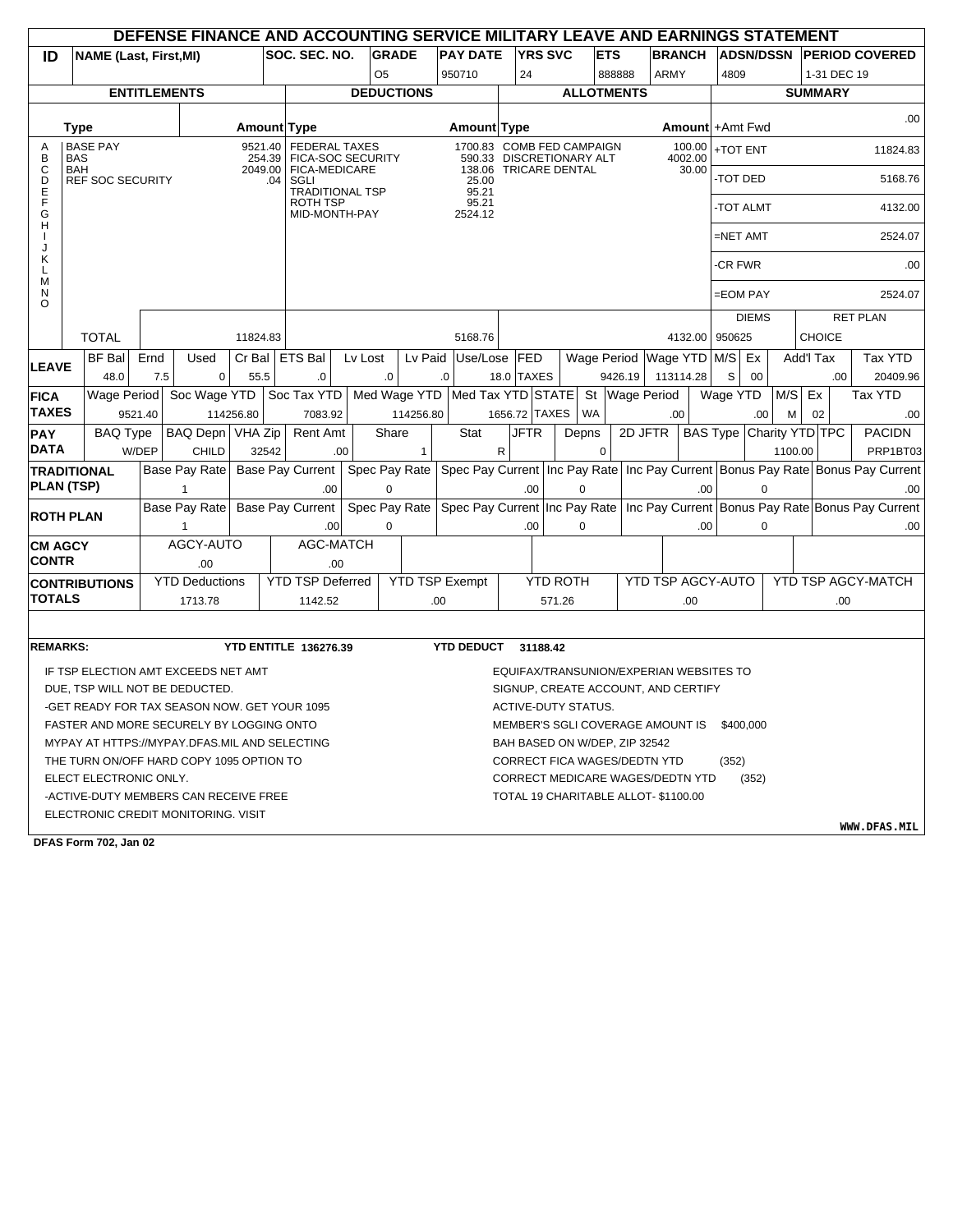**FY22 NDAA 2.7% increase**

#### **MONTHLY BASIC PAY TABLE EFFECTIVE 1 JANUARY 2022**

#### **YEARS OF SERVICE**

| PAY           |              |                     |          |          |          |          |          |          |          |          |                                          |                                                             |          |                   |                   |          |          |          |          |          |          |          |
|---------------|--------------|---------------------|----------|----------|----------|----------|----------|----------|----------|----------|------------------------------------------|-------------------------------------------------------------|----------|-------------------|-------------------|----------|----------|----------|----------|----------|----------|----------|
| <b>GRADE</b>  | $2$          | $\overline{2}$      | 3        | A        | 6        | 8        | 10       | 12       | 14       | 16       | 18                                       | 20                                                          | 22       | 24                | 26                | 28       | 30       | 32       | 34       | 36       | 38       | 40       |
|               |              |                     |          |          |          |          |          |          |          |          |                                          |                                                             |          |                   |                   |          |          |          |          |          |          |          |
|               |              |                     |          |          |          |          |          |          |          |          | <b>COMMISSIONED OFFICERS</b>             |                                                             |          |                   |                   |          |          |          |          |          |          |          |
| $O-10$        | 0.00         | 0.00                | 0.00     | 0.00     | 0.00     | 0.00     | 0.00     | 0.00     | 0.00     | 0.00     | 0.00                                     | 16974.90                                                    | 16974.90 |                   | 16974.90 16974.90 | 16974.90 | 16974.90 | 16974.90 | 16974.90 | 16974.90 | 16974.90 | 16974.90 |
| $O-9$         | 0.00         | 0.00                | 0.00     | 0.00     | 0.00     | 0.00     | 0.00     | 0.00     | 0.00     | 0.00     | 0.00                                     | 16444.80                                                    | 16682.40 | 16974.90          | 16974.90          | 16974.90 | 16974.90 | 16974.90 | 16974.90 | 16974.90 | 16974.90 | 16974.90 |
| $O-8$         | 11635.50     | 12017.10            | 12270.00 | 12340.50 | 12656.10 | 13183.20 | 13306.20 | 13806.60 | 13950.90 | 14382.00 | 15006.30                                 | 15581.40                                                    | 15965.70 | 15965.70 15965.70 |                   | 15965.70 | 16365.60 | 16365.60 | 16774.20 | 16774.20 | 16774.20 | 16774.20 |
| $O-7$         | 9668.40      | 10117.50            | 10325.40 | 10490.70 | 10789.80 | 11085.30 | 11427.00 | 11767.50 | 12109.50 | 13183.20 | 14089.80                                 | 14089.80                                                    | 14089.80 | 14089.80          | 14162.10          | 14162.10 | 14445.60 | 14445.60 | 14445.60 | 14445.60 | 14445.60 | 14445.60 |
| $O-6$         | 7332.00      | 8054.70             | 8583.30  | 8583.30  | 8616.30  | 8985.30  | 9034.50  | 9034.50  | 9547.80  | 10455.30 | 10988.10                                 | 11520.60                                                    | 11823.60 | 12130.80          | 12725.40          | 12725.40 | 12979.50 | 12979.50 | 12979.50 | 12979.50 | 12979.50 | 12979.50 |
| $O-5$         | 6112.20      | 6885.30             | 7361.70  | 7451.40  | 7749.30  | 7926.90  | 8318.10  | 8605.80  | 8976.90  | 9543.90  | 9813.90                                  | 10080.90                                                    | 10384.20 | 10384.20          | 10384.20          | 10384.20 | 10384.20 | 10384.20 | 10384.20 | 10384.20 | 10384.20 | 10384.20 |
| $O-4$         | 5273.70      | 6104.40             | 6512.40  | 6602.70  | 6980.70  | 7386.30  | 7891.80  | 8284.50  | 8557.50  | 8714.70  | 8805.30                                  | 8805.30                                                     | 8805.30  | 8805.30           | 8805.30           | 8805.30  | 8805.30  | 8805.30  | 8805.30  | 8805.30  | 8805.30  | 8805.30  |
| $O-3$         | 4636.50      | 5256.00             | 5672.40  | 6185.40  | 6482.10  | 6807.30  | 7017.30  | 7362.90  | 7543.50  | 7543.50  | 7543.50                                  | 7543.50                                                     | 7543.50  | 7543.50           | 7543.50           | 7543.50  | 7543.50  | 7543.50  | 7543.50  | 7543.50  | 7543.50  | 7543.50  |
| $O-2$         | 4006.50      | 4562.70             | 5255.10  | 5432.70  | 5544.30  | 5544.30  | 5544.30  | 5544.30  | 5544.30  | 5544.30  | 5544.30                                  | 5544.30                                                     | 5544.30  | 5544.30           | 5544.30           | 5544.30  | 5544.30  | 5544.30  | 5544.30  | 5544.30  | 5544.30  | 5544.30  |
| $O-1$         | 3477.30      | 3619.50             | 4375.50  | 4375.50  | 4375.50  | 4375.50  | 4375.50  | 4375.50  | 4375.50  | 4375.50  | 4375.50                                  | 4375.50                                                     | 4375.50  | 4375.50           | 4375.50           | 4375.50  | 4375.50  | 4375.50  | 4375.50  | 4375.50  | 4375.50  | 4375.50  |
|               |              |                     |          |          |          |          |          |          |          |          |                                          | COMMISSIONED OFFICERS WITH OVER 4 YEARS ACTIVE DUTY SERVICE |          |                   |                   |          |          |          |          |          |          |          |
|               |              |                     |          |          |          |          |          |          |          |          | AS AN ENLISTED MEMBER OR WARRANT OFFICER |                                                             |          |                   |                   |          |          |          |          |          |          |          |
| O-3E          | 0.00         | 0.00                | 0.00     | 6185.40  | 6482.10  | 6807.30  | 7017.30  | 7362.90  | 7654.80  | 7822.80  | 8050.80                                  | 8050.80                                                     | 8050.80  | 8050.80           | 8050.80           | 8050.80  | 8050.80  | 8050.80  | 8050.80  | 8050.80  | 8050.80  | 8050.80  |
| $O-2E$        | 0.00         | 0.00                | 0.00     | 5432.70  | 5544.30  | 5720.70  | 6018.60  | 6249.30  | 6420.60  | 6420.60  | 6420.60                                  | 6420.60                                                     | 6420.60  | 6420.60           | 6420.60           | 6420.60  | 6420.60  | 6420.60  | 6420.60  | 6420.60  | 6420.60  | 6420.60  |
| $O-1E$        | 0.00         | 0.00                | 0.00     | 4375.50  | 4672.20  | 4845.00  | 5021.70  | 5194.80  | 5432.70  | 5432.70  | 5432.70                                  | 5432.70                                                     | 5432.70  | 5432.70           | 5432.70           | 5432.70  | 5432.70  | 5432.70  | 5432.70  | 5432.70  | 5432.70  | 5432.70  |
|               |              |                     |          |          |          |          |          |          |          |          |                                          |                                                             |          |                   |                   |          |          |          |          |          |          |          |
|               |              |                     |          |          |          |          |          |          |          |          | <b>WARRANT OFFICERS</b>                  |                                                             |          |                   |                   |          |          |          |          |          |          |          |
| $W-5$         | 0.00         | 0.00                | 0.00     | 0.00     | 0.00     | 0.00     | 0.00     | 0.00     | 0.00     | 0.00     | 0.00                                     | 8520.30                                                     | 8952.30  | 9274.50           | 9630.30           | 9630.30  | 10112.70 | 10112.70 | 10617.60 | 10617.60 | 11149.50 | 11149.50 |
| $W-4$         | 4791.90      | 5154.30             | 5302.20  | 5447.70  | 5698.50  | 5946.60  | 6198.00  | 6575.40  | 6906.60  | 7221.90  | 7480.20                                  | 7731.90                                                     | 8101.20  | 8404.80           | 8751.00           | 8751.00  | 8925.60  | 8925.60  | 8925.60  | 8925.60  | 8925.60  | 8925.60  |
| $W-3$         | 4376.40      | 4558.20             | 4745.70  | 4806.60  | 5002.20  | 5388.00  | 5789.40  | 5978.70  | 6197.70  | 6422.70  | 6828.30                                  | 7101.60                                                     | 7265.40  | 7439.10           | 7676.40           | 7676.40  | 7676.40  | 7676.40  | 7676.40  | 7676.40  | 7676.40  | 7676.40  |
| W-2           | 3872.10      | 4238.40             | 4350.90  | 4428.60  | 4679.40  | 5069.70  | 5263.50  | 5453.70  | 5686.50  | 5868.60  | 6033.30                                  | 6230.70                                                     | 6360.30  | 6462.90           | 6462.90           | 6462.90  | 6462.90  | 6462.90  | 6462.90  | 6462.90  | 6462.90  | 6462.90  |
| $W-1$         | 3398.70      | 3765.00             | 3863.10  | 4071.00  | 4316.40  | 4678.80  | 4847.70  | 5084.70  | 5317.20  | 5500.20  | 5668.50                                  | 5873.10                                                     | 5873.10  | 5873.10           | 5873.10           | 5873.10  | 5873.10  | 5873.10  | 5873.10  | 5873.10  | 5873.10  | 5873.10  |
|               |              |                     |          |          |          |          |          |          |          |          | <b>ENLISTED MEMBERS</b>                  |                                                             |          |                   |                   |          |          |          |          |          |          |          |
|               |              |                     |          |          |          |          |          |          |          |          |                                          |                                                             |          |                   |                   |          |          |          |          |          |          |          |
| E-9           | 0.00         | 0.00                | 0.00     | 0.00     | 0.00     | 0.00     | 5789.10  | 5920.50  | 6085.80  | 6279.90  | 6477.00                                  | 6790.50                                                     | 7056.90  | 7336.20           | 7764.30           | 7764.30  | 8151.90  | 8151.90  | 8559.90  | 8559.90  | 8988.90  | 8988.90  |
| $E-8$         | 0.00         | 0.00                | 0.00     | 0.00     | 0.00     | 4739.10  | 4948.80  | 5078.40  | 5233.80  | 5402.40  | 5706.30                                  | 5860.50                                                     | 6122.70  | 6268.20           | 6626.10           | 6626.10  | 6759.00  | 6759.00  | 6759.00  | 6759.00  | 6759.00  | 6759.00  |
| $E-7$         | 3294.30      | 3595.50             | 3733.50  | 3915.30  | 4058.10  | 4302.60  | 4440.60  | 4685.10  | 4888.50  | 5027.40  | 5175.30                                  | 5232.60                                                     | 5424.90  | 5528.10           | 5921.10           | 5921.10  | 5921.10  | 5921.10  | 5921.10  | 5921.10  | 5921.10  | 5921.10  |
| $E-6$         | 2849.40      | 3135.60             | 3274.20  | 3408.60  | 3548.70  | 3864.30  | 3987.60  | 4225.50  | 4298.40  | 4351.20  | 4413.30                                  | 4413.30                                                     | 4413.30  | 4413.30           | 4413.30           | 4413.30  | 4413.30  | 4413.30  | 4413.30  | 4413.30  | 4413.30  | 4413.30  |
| E-5           | 2610.30      | 2786.10             | 2920.80  | 3058.50  | 3273.30  | 3497.70  | 3682.20  | 3704.40  | 3704.40  | 3704.40  | 3704.40                                  | 3704.40                                                     | 3704.40  | 3704.40           | 3704.40           | 3704.40  | 3704.40  | 3704.40  | 3704.40  | 3704.40  | 3704.40  | 3704.40  |
| $E-4$         | 2393.40      | 2515.80             | 2652.00  | 2786.70  | 2905.50  | 2905.50  | 2905.50  | 2905.50  | 2905.50  | 2905.50  | 2905.50                                  | 2905.50                                                     | 2905.50  | 2905.50           | 2905.50           | 2905.50  | 2905.50  | 2905.50  | 2905.50  | 2905.50  | 2905.50  | 2905.50  |
| E-3           | 2160.60      | 2296.50             | 2435.70  | 2435.70  | 2435.70  | 2435.70  | 2435.70  | 2435.70  | 2435.70  | 2435.70  | 2435.70                                  | 2435.70                                                     | 2435.70  | 2435.70           | 2435.70           | 2435.70  | 2435.70  | 2435.70  | 2435.70  | 2435.70  | 2435.70  | 2435.70  |
| $E-2$         | 2054.70      | 2054.70             | 2054.70  | 2054.70  | 2054.70  | 2054.70  | 2054.70  | 2054.70  | 2054.70  | 2054.70  | 2054.70                                  | 2054.70                                                     | 2054.70  | 2054.70           | 2054.70           | 2054.70  | 2054.70  | 2054.70  | 2054.70  | 2054.70  | 2054.70  | 2054.70  |
| $E-1 > 4$ Mon | 1833.30      | 1833.30             | 1833.30  | 1833.30  | 1833.30  | 1833.30  | 1833.30  | 1833.30  | 1833.30  | 1833.30  | 1833.30                                  | 1833.30                                                     | 1833.30  | 1833.30           | 1833.30           | 1833.30  | 1833.30  | 1833.30  | 1833.30  | 1833.30  | 1833.30  | 1833.30  |
| $E-1 < 4$ Mon | 1695.00      | 0.00                | 0.00     | 0.00     | 0.00     | 0.00     | 0.00     | 0.00     | 0.00     | 0.00     | 0.00                                     | 0.00                                                        | 0.00     | 0.00              | 0.00              | 0.00     | 0.00     | 0.00     | 0.00     | 0.00     | 0.00     | 0.00     |
|               | C/S<br>Cadet | 16974.90<br>1217.10 | M/S      | 9355.50  |          |          |          |          |          |          |                                          |                                                             |          |                   |                   |          |          |          |          |          |          |          |

**NOTE--BASIC PAY FOR O7-O10 IS LIMITED TO LEVEL II OF THE EXECUTIVE SCHEDULE DURING 2022 (\$16,974.90)**

**NOTE--BASIC PAY FOR O6 AND BELOW IS LIMITED TO LEVEL V OF THE EXECUTIVE SCHEDULE IN EFFECT DURING 2022 (\$13,775.10)**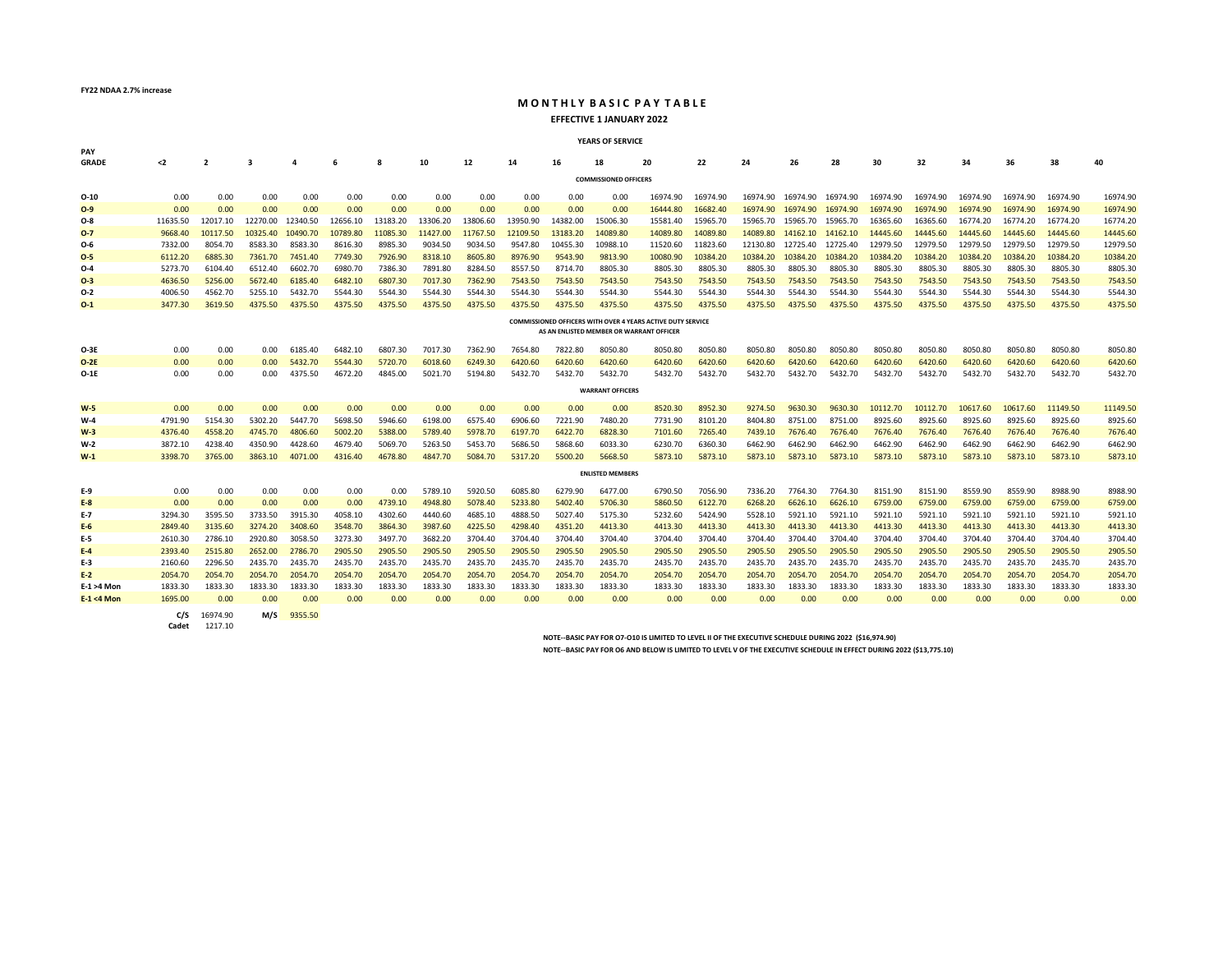## Military Reserve Drill Pay - 2022 Effective January 1, 2022

| Pay Grade       | 2 or less |          |                                        |          |          | Over     |          | Over     | Over     | Over                                                                            | Over                         | Over      | Over      | Over      | Over      |           |           |           | Over      | Over      | Over                                                                                                                                                                                                                            | Over      |
|-----------------|-----------|----------|----------------------------------------|----------|----------|----------|----------|----------|----------|---------------------------------------------------------------------------------|------------------------------|-----------|-----------|-----------|-----------|-----------|-----------|-----------|-----------|-----------|---------------------------------------------------------------------------------------------------------------------------------------------------------------------------------------------------------------------------------|-----------|
|                 |           |          |                                        |          |          |          |          |          |          |                                                                                 | <b>COMMISSIONED OFFICERS</b> |           |           |           |           |           |           |           |           |           |                                                                                                                                                                                                                                 |           |
| O-7             |           |          | 9.668.40 10.117.50 10.325.40 10.490.70 |          |          |          |          |          |          |                                                                                 |                              |           |           |           |           |           |           |           |           |           | 10,789.80 11,085.30 11,427.00 11,767.50 12,109.50 13,183.20 14,089.80 14,089.80 14,089.80 14,089.80 14,162.10 14,162.10 14,445.60 14,445.60 14,445.60 14,445.60 14,445.60 14,445.60 14,445.60 14,445.60 14,445.60 14,445.60 14, |           |
| l Drill         | 322.28    | 337.25   | 344.18                                 | 349.69   | 359.66   | 369.51   | 380.90   | 392.25   | 403.65   | 439.44                                                                          | 469.66                       | 469.66    | 469.66    | 469.66    | 472.07    | 472.07    | 481.52    | 481.52    | 481.52    | 481.52    | 481.52                                                                                                                                                                                                                          | 481.52    |
| 4 Drills        | 1.289.12  | 1.349.00 | 1.376.72                               | 1,398.76 | 1.438.64 | 1,478.04 | 1.523.60 | 1.569.00 | 1,614.60 | 1,757.76                                                                        | 1,878.64                     | 1,878.64  | 1,878.64  | 1,878.64  | 1.888.28  | 1.888.28  | 1.926.08  | 1.926.08  | 1.926.08  | 1.926.08  | 1.926.08                                                                                                                                                                                                                        | 1.926.08  |
| 0-6             | 7,332.00  | 8,054.70 | 8,583.30                               | 8,583.30 | 8,616.30 | 8,985.30 | 9,034.50 | 9.034.50 | 9,547.80 | 10.455.30                                                                       | 10.988.10                    | 11.520.60 | 11.823.60 | 12.130.80 | 12,725.40 | 12,725.40 | 12,979.50 | 12,979.50 | 12,979.50 | 12.979.50 | 12,979.50                                                                                                                                                                                                                       | 12,979.50 |
| l Drill         | 244.40    | 268.49   | 286.11                                 | 286.11   | 287.21   | 299.51   | 301.15   | 301.15   | 318.26   | 348.51                                                                          | 366.27                       | 384.02    | 394.12    | 404.36    | 424.18    | 424.18    | 432.65    | 432.65    | 432.65    | 432.65    | 432.65                                                                                                                                                                                                                          | 432.65    |
| 4 Drills        | 977.60    | 1,073.96 | 1,144.44                               | 1,144.44 | 1,148.84 | 1,198.04 | 1,204.60 | 1,204.60 | 1,273.04 | 1,394.04                                                                        | 1,465.08                     | 1,536.08  | 1,576.48  | 1,617.44  | 1,696.72  | 1,696.72  | 1,730.60  | 1,730.60  | 1,730.60  | 1,730.60  | 1,730.60                                                                                                                                                                                                                        | 1,730.60  |
| O-5             | 6,112.20  | 6,885.30 | 7.361.70                               | 7.451.40 | 7,749.30 | 7,926.90 | 8,318.10 | 8,605.80 | 8,976.90 | 9,543.90                                                                        | 9,813.90                     | 10,080.90 | 10.384.20 | 10.384.20 | 10,384.20 | 10,384.20 | 10,384.20 | 10,384.20 | 10,384.20 | 10.384.20 | 10.384.20                                                                                                                                                                                                                       | 10,384.20 |
| l Drill         | 203.74    | 229.51   | 245.39                                 | 248.38   | 258.31   | 264.23   | 277.27   | 286.86   | 299.23   | 318.13                                                                          | 327.13                       | 336.03    | 346.14    | 346.14    | 346.14    | 346.14    | 346.14    | 346.14    | 346.14    | 346.14    | 346.14                                                                                                                                                                                                                          | 346.14    |
| 4 Drills        | 814.96    | 918.04   | 981.56                                 | 993.52   | 1,033.24 | 1,056.92 | 1.109.08 | 1,147.44 | 1,196.92 | 1,272.52                                                                        | 1.308.52                     | 1,344.12  | 1,384.56  | 1,384.56  | 1.384.56  | 1,384.56  | 1,384.56  | 1.384.56  | 1,384.56  | 1.384.56  | 1.384.56                                                                                                                                                                                                                        | 1.384.56  |
| O-4             | 5,273.70  | 6.104.40 | 6.512.40                               | 6.602.70 | 6,980.70 | 7.386.30 | 7.891.80 | 8.284.50 | 8,557.50 | 8.714.70                                                                        | 8.805.30                     | 8,805.30  | 8,805.30  | 8,805.30  | 8,805.30  | 8,805.30  | 8,805.30  | 8,805.30  | 8,805.30  | 8,805.30  | 8,805.30                                                                                                                                                                                                                        | 8,805.30  |
| l Drill         | 175.79    | 203.48   | 217.08                                 | 220.09   | 232.69   | 246.21   | 263.06   | 276.15   | 285.25   | 290.49                                                                          | 293.51                       | 293.51    | 293.51    | 293.51    | 293.51    | 293.51    | 293.51    | 293.51    | 293.51    | 293.51    | 293.51                                                                                                                                                                                                                          | 293.51    |
| 4 Drills        | 703.16    | 813.92   | 868.32                                 | 880.36   | 930.76   | 984.84   | 1,052.24 | 1.104.60 | 1,141.00 | 1,161.96                                                                        | 1,174.04                     | 1,174.04  | 1,174.04  | 1,174.04  | 1,174.04  | 1,174.04  | 1,174.04  | 1.174.04  | 1,174.04  | 1,174.04  | 1.174.04                                                                                                                                                                                                                        | 1.174.04  |
| O-3             | 4,636.50  | 5,256.00 | 5,672.40                               | 6,185.40 | 6,482.10 | 6,807.30 | 7.017.30 | 7,362.90 | 7,543.50 | 7.543.50                                                                        | 7,543.50                     | 7,543.50  | 7,543.50  | 7,543.50  | 7,543.50  | 7,543.50  | 7,543.50  | 7,543.50  | 7,543.50  | 7,543.50  | 7.543.50                                                                                                                                                                                                                        | 7,543.50  |
| 1 Drill         | 154.55    | 175.20   | 189.08                                 | 206.18   | 216.07   | 226.91   | 233.91   | 245.43   | 251.45   | 251.45                                                                          | 251.45                       | 251.45    | 251.45    | 251.45    | 251.45    | 251.45    | 251.45    | 251.45    | 251.45    | 251.45    | 251.45                                                                                                                                                                                                                          | 251.45    |
| 4 Drills        | 618.20    | 700.80   | 756.32                                 | 824.72   | 864.28   | 907.64   | 935.64   | 981.72   | 1,005.80 | 1.005.80                                                                        | 1,005.80                     | 1,005.80  | 1,005.80  | 1,005.80  | 1,005.80  | 1,005.80  | 1,005.80  | 1,005.80  | 1,005.80  | 1,005.80  | 1,005.80                                                                                                                                                                                                                        | 1,005.80  |
| O-2             | 4,006.50  | 1,562.70 | 5,255.10                               | 5,432.70 | 5,544.30 | 5,544.30 | 5,544.30 | 5,544.30 | 5,544.30 | 5,544.30                                                                        | 5,544.30                     | 5,544.30  | 5,544.30  | 5,544.30  | 5,544.30  | 5,544.30  | 5,544.30  | 5,544.30  | 5,544.30  | 5,544.30  | 5.544.30                                                                                                                                                                                                                        | 5,544.30  |
| l Drill         | 133.55    | 152.09   | 175.17                                 | 181.09   | 184.81   | 184.81   | 184.81   | 184.81   | 184.81   | 184.81                                                                          | 184.81                       | 184.81    | 184.81    | 184.81    | 184.81    | 184.81    | 184.81    | 184.81    | 184.81    | 184.81    | 184.81                                                                                                                                                                                                                          | 184.81    |
| 4 Drills        | 534.20    | 608.36   | 700.68                                 | 724.36   | 739.24   | 739.24   | 739.24   | 739.24   | 739.24   | 739.24                                                                          | 739.24                       | 739.24    | 739.24    | 739.24    | 739.24    | 739.24    | 739.24    | 739.24    | 739.24    | 739.24    | 739.24                                                                                                                                                                                                                          | 739.24    |
| O-1             | 3.477.30  | 3.619.50 | 4,375.50                               | 4,375.50 | 4,375.50 | 4.375.50 | 4,375.50 | 4,375.50 | 4,375.50 | 4,375.50                                                                        | 4,375.50                     | 4,375.50  | 4,375.50  | 4,375.50  | 4,375.50  | 4,375.50  | 4,375.50  | 4,375.50  | 4,375.50  | 4,375.50  | 4,375.50                                                                                                                                                                                                                        | 375.50    |
| l Drill         | 115.91    | 120.65   | 145.85                                 | 145.85   | 145.85   | 145.85   | 145.85   | 145.85   | 145.85   | 145.85                                                                          | 145.85                       | 145.85    | 145.85    | 145.85    | 145.85    | 145.85    | 145.85    | 145.85    | 145.85    | 145.85    | 145.85                                                                                                                                                                                                                          | 145.85    |
| 4 Drills        | 463.64    | 482.60   | 583.40                                 | 583.40   | 583.40   | 583.40   | 583.40   | 583.40   | 583.40   | 583.40                                                                          | 583.40                       | 583.40    | 583.40    | 583.40    | 583.40    | 583.40    | 583.40    | 583.40    | 583.40    | 583.40    | 583.40                                                                                                                                                                                                                          | 583.40    |
|                 |           |          |                                        |          |          |          |          |          |          |                                                                                 |                              |           |           |           |           |           |           |           |           |           |                                                                                                                                                                                                                                 |           |
|                 |           |          |                                        |          |          |          |          |          |          | <b>COMMISSIONED OFFICERS WITH OVER 4 YEARS ACTIVE DUTY SERVICE OR MORE THAN</b> |                              |           |           |           |           |           |           |           |           |           |                                                                                                                                                                                                                                 |           |
|                 |           |          |                                        |          |          |          |          |          |          | <b>1.460 RESERVE POINTS AS AN ENLISTED MEMBER OR WARRANT OFFICER</b>            |                              |           |           |           |           |           |           |           |           |           |                                                                                                                                                                                                                                 |           |
| O-3E            |           |          |                                        | 6.185.40 | 6.482.10 | 6,807.30 | 7.017.30 | 7,362.90 | 7,654.80 | 7,822.80                                                                        | 8,050.80                     | 8,050.80  | 8,050.80  | 8,050.80  | 8,050.80  | 8,050.80  | 8,050.80  | 8.050.80  | 8,050.80  | 8,050.80  | 8,050.80                                                                                                                                                                                                                        | 8,050.80  |
| l Drill         |           |          |                                        | 206.18   | 216.07   | 226.91   | 233.91   | 245.43   | 255.16   | 260.76                                                                          | 268.36                       | 268.36    | 268.36    | 268.36    | 268.36    | 268.36    | 268.36    | 268.36    | 268.36    | 268.36    | 268.36                                                                                                                                                                                                                          | 268.36    |
| 4 Drills        |           |          |                                        | 824.72   | 864.28   | 907.64   | 935.64   | 981.72   | 1,020.64 | 1.043.04                                                                        | 1,073.44                     | 1,073.44  | 1,073.44  | 1,073.44  | 1,073.44  | 1,073.44  | 1,073.44  | 1,073.44  | 1,073.44  | 1,073.44  | 1.073.44                                                                                                                                                                                                                        | 1,073.44  |
| O-2E            |           |          |                                        | 5.432.70 | 5.544.30 | 5,720.70 | 6.018.60 | 6.249.30 | 6.420.60 | 6.420.60                                                                        | 6.420.60                     | 6.420.60  | 6,420.60  | 6.420.60  | 6.420.60  | 6.420.60  | 6.420.60  | 6.420.60  | 6.420.60  | 6,420.60  | 6.420.60                                                                                                                                                                                                                        | 6,420.60  |
| l Drill         |           |          |                                        | 181.09   | 184.81   | 190.69   | 200.62   | 208.31   | 214.02   | 214.02                                                                          | 214.02                       | 214.02    | 214.02    | 214.02    | 214.02    | 214.02    | 214.02    | 214.02    | 214.02    | 214.02    | 214.02                                                                                                                                                                                                                          | 214.02    |
| 4 Drills        |           |          |                                        | 724.36   | 739.24   | 762.76   | 802.48   | 833.24   | 856.08   | 856.08                                                                          | 856.08                       | 856.08    | 856.08    | 856.08    | 856.08    | 856.08    | 856.08    | 856.08    | 856.08    | 856.08    | 856.08                                                                                                                                                                                                                          | 856.08    |
| 0-1E            |           |          |                                        | 4,375.50 | 4,672.20 | 4,845.00 | 5,021.70 | 5,194.80 | 5,432.70 | 5,432.70                                                                        | 5,432.70                     | 5,432.70  | 5,432.70  | 5,432.70  | 5,432.70  | 5,432.70  | 5,432.70  | 5,432.70  | 5,432.70  | 5,432.70  | 5,432.70                                                                                                                                                                                                                        | 5,432.70  |
| l Drill         |           |          |                                        | 145.85   | 155.74   | 161.50   | 167.39   | 173.16   | 181.09   | 181.09                                                                          | 181.09                       | 181.09    | 181.09    | 181.09    | 181.09    | 181.09    | 181.09    | 181.09    | 181.09    | 181.09    | 181.09                                                                                                                                                                                                                          | 181.09    |
| <b>4 Drills</b> |           |          |                                        | 583.40   | 622.96   | 646.00   | 669.56   | 692.64   | 724.36   | 724.36                                                                          | 724.36                       | 724.36    | 724.36    | 724.36    | 724.36    | 724.36    | 724.36    | 724.36    | 724.36    | 724.36    | 724.36                                                                                                                                                                                                                          | 724.36    |
|                 |           |          |                                        |          |          |          |          |          |          |                                                                                 |                              |           |           |           |           |           |           |           |           |           |                                                                                                                                                                                                                                 |           |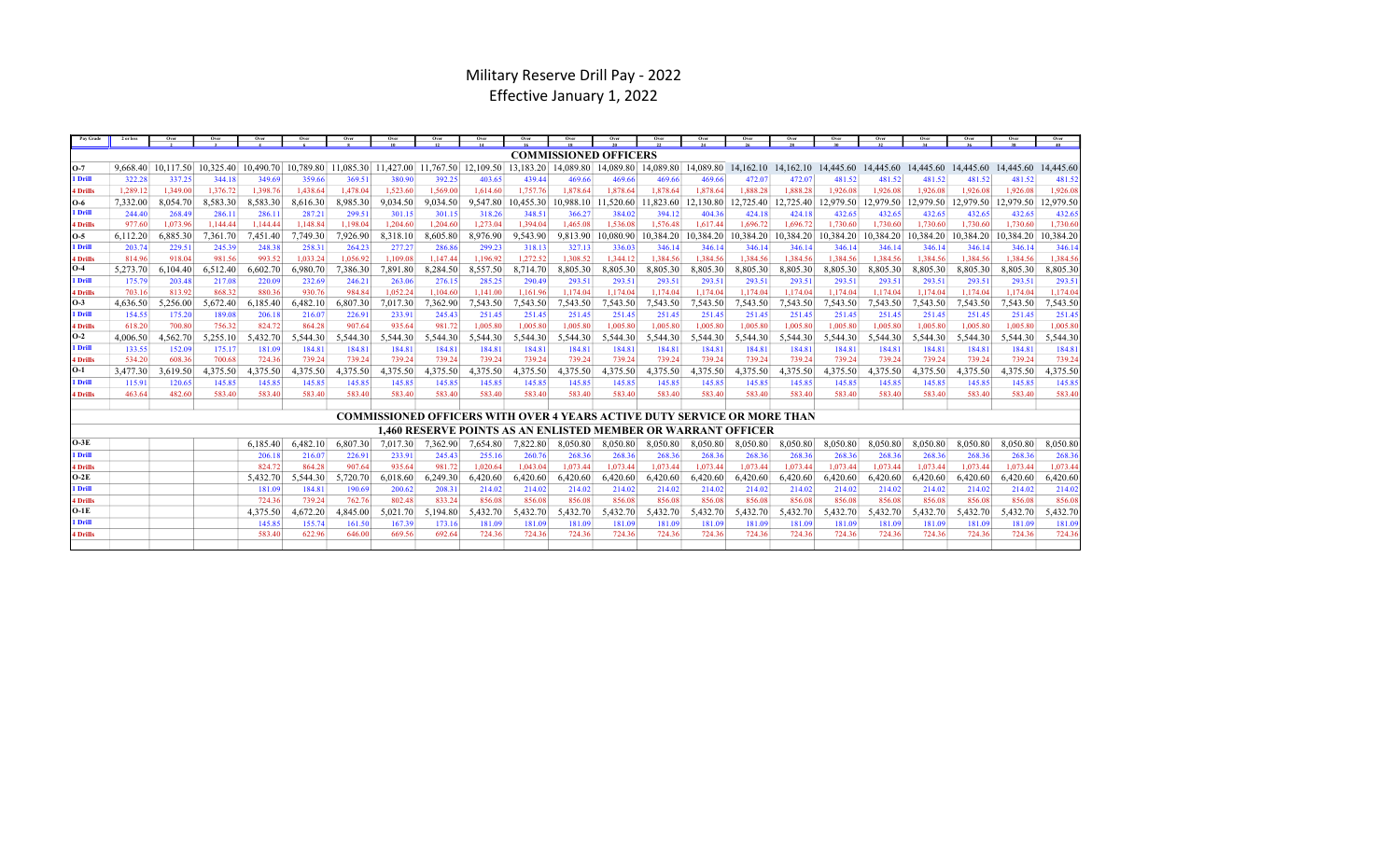|                          |                    |                  |                  |                  |                  |                  |                    |                  |                  |                  | <b>WARRANT OFFICERS</b> |                  |                  |                  |                  |                  |                                                                      |                  |                  |                  |                  |                  |
|--------------------------|--------------------|------------------|------------------|------------------|------------------|------------------|--------------------|------------------|------------------|------------------|-------------------------|------------------|------------------|------------------|------------------|------------------|----------------------------------------------------------------------|------------------|------------------|------------------|------------------|------------------|
| <b>W-5</b>               |                    |                  |                  |                  |                  |                  |                    |                  |                  |                  |                         | 8,520.30         | 8,952.30         | 9,274.50         | 9,630.30         |                  | 9,630.30 10,112.70 10,112.70 10,617.60 10,617.60 11,149.50 11,149.50 |                  |                  |                  |                  |                  |
| l Drill                  |                    |                  |                  |                  |                  |                  |                    |                  |                  |                  |                         | 284.01           | 298.41           | 309.15           | 321.01           | 321.01           | 337.09                                                               | 337.09           | 353.92           | 353.92           | 371.65           | 371.65           |
| <b>4 Drills</b>          |                    |                  |                  |                  |                  |                  |                    |                  |                  |                  |                         | 1,136.04         | 1,193.64         | 1,236.60         | 1,284.04         | 1,284.04         | 1,348.36                                                             | 1,348.36         | 1,415.68         | 1,415.68         | 1,486.60         | 1,486.60         |
| W-4                      | 4,791.90           | 5,154.30         | 5,302.20         | 5,447.70         | 5,698.50         | 5,946.60         | 6,198.00           | 6,575.40         | 6,906.60         | 7,221.90         | 7,480.20                | 7,731.90         | 8,101.20         | 8,404.80         | 8,751.00         | 8,751.00         | 8,925.60                                                             | 8,925.60         | 8,925.60         | 8,925.60         | 8,925.60         | 8,925.60         |
| l Drill                  | 159.73             | 171.81           | 176.74           | 181.59           | 189.95           | 198.22           | 206.60             | 219.18           | 230.22           | 240.73           | 249.34                  | 257.73           | 270.04           | 280.16           | 291.70           | 291.70           | 297.52                                                               | 297.52           | 297.52           | 297.52           | 297.52           | 297.52           |
| <b>Prills</b>            | 638.92             | 687.24           | 706.96           | 726.36           | 759.80           | 792.88           | 826.40             | 876.72           | 920.88           | 962.92           | 997.36                  | 1,030.92         | 1,080.16         | 1,120.64         | 1,166.80         | 1,166.80         | 1,190.08                                                             | 1,190.08         | 1,190.08         | 1,190.08         | 1,190.08         | 1,190.08         |
| W-3                      | 4,376.40           | 4,558.20         | 4,745.70         | 4,806.60         | 5,002.20         | 5,388.00         | 5,789.40           | 5,978.70         | 6,197.70         | 6,422.70         | 6,828.30                | 7,101.60         | 7,265.40         | 7,439.10         | 7,676.40         | 7,676.40         | 7,676.40                                                             | 7,676.40         | 7,676.40         | 7,676.40         | 7,676.40         | 7,676.40         |
| <b>Drill</b>             | 145.88             | 151.94           | 158.19           | 160.22           | 166.74           | 179.60           | 192.98             | 199.29           | 206.59           | 214.09           | 227.61                  | 236.72           | 242.18           | 247.97           | 255.88           | 255.88           | 255.88                                                               | 255.88           | 255.88           | 255.88           | 255.88           | 255.88           |
| <b>Drills</b>            | 583.52             | 607.76           | 632.76           | 640.88           | 666.96           | 718.40           | 771.92             | 797.16           | 826.36           | 856.36           | 910.44                  | 946.88           | 968.72           | 991.88           | 1,023.52         | 1,023.52         | 1,023.52                                                             | 1,023.52         | 1,023.52         | 1,023.52         | 1,023.52         | 1,023.52         |
| W-2                      | 3,872.10           | 4,238.40         | 4,350.90         | 4,428.60         | 4,679.40         | 5,069.70         | 5,263.50           | 5,453.70         | 5,686.50         | 5,868.60         | 6,033.30                | 6,230.70         | 6,360.30         | 6,462.90         | 6,462.90         | 6,462.90         | 6,462.90                                                             | 6,462.90         | 6,462.90         | 6,462.90         | 6,462.90         | 6,462.90         |
| l Drill                  | 129.07             | 141.28<br>565.12 | 145.03<br>580.12 | 147.62<br>590.48 | 155.98<br>623.92 | 168.99<br>675.96 | 175.45             | 181.79<br>727.16 | 189.55<br>758.20 | 195.62<br>782.48 | 201.11<br>804.44        | 207.69<br>830.76 | 212.01<br>848.04 | 215.43<br>861.72 | 215.43<br>861.72 | 215.43<br>861.72 | 215.43<br>861.72                                                     | 215.43<br>861.72 | 215.43<br>861.72 | 215.43<br>861.72 | 215.43<br>861.72 | 215.43<br>861.72 |
| <b>Drills</b><br>W-1     | 516.28<br>3,398.70 | 3,765.00         | 3,863.10         | 4,071.00         | 4,316.40         | 4,678.80         | 701.80<br>4,847.70 | 5,084.70         | 5,317.20         | 5,500.20         | 5,668.50                | 5,873.10         | 5,873.10         | 5,873.10         | 5,873.10         | 5,873.10         | 5,873.10                                                             | 5,873.10         | 5,873.10         | 5,873.10         | 5,873.10         | 5,873.10         |
| Drill                    | 113.29             | 125.50           | 128.77           | 135.70           | 143.88           | 155.96           | 161.59             | 169.49           | 177.24           | 183.34           | 188.95                  | 195.77           | 195.77           | 195.77           | 195.77           | 195.77           | 195.77                                                               | 195.77           | 195.77           | 195.77           | 195.77           | 195.77           |
| 4 Drills                 | 453.16             | 502.00           | 515.08           | 542.80           | 575.52           | 623.84           | 646.36             | 677.96           | 708.96           | 733.36           | 755.80                  | 783.08           | 783.08           | 783.08           | 783.08           | 783.08           | 783.08                                                               | 783.08           | 783.08           | 783.08           | 783.08           | 783.08           |
|                          |                    |                  |                  |                  |                  |                  |                    |                  |                  |                  |                         |                  |                  |                  |                  |                  |                                                                      |                  |                  |                  |                  |                  |
|                          |                    |                  |                  |                  |                  |                  |                    |                  |                  |                  | <b>ENLISTED MEMBERS</b> |                  |                  |                  |                  |                  |                                                                      |                  |                  |                  |                  |                  |
| E-9                      |                    |                  |                  |                  |                  |                  | 5,789.10           | 5,920.50         | 6,085.80         | 6,279.90         | 6,477.00                | 6,790.50         | 7,056.90         | 7,336.20         | 7,764.30         | 7,764.30         | 8,151.90                                                             | 8,151.90         | 8,559.90         | 8,559.90         | 8,988.90         | 8,988.90         |
| <b>Drill</b>             |                    |                  |                  |                  |                  |                  | 192.97             | 197.35           | 202.86           | 209.33           | 215.90                  | 226.35           | 235.23           | 244.54           | 258.81           | 258.81           | 271.73                                                               | 271.73           | 285.33           | 285.33           | 299.63           | 299.63           |
| Drills                   |                    |                  |                  |                  |                  |                  | 771.88             | 789.40           | 811.44           | 837.32           | 863.60                  | 905.40           | 940.92           | 978.16           | 1,035.24         | 1,035.24         | 1,086.92                                                             | 1,086.92         | 1,141.32         | 1,141.32         | 1,198.52         | 1,198.52         |
| E-8                      |                    |                  |                  |                  |                  | 4,739.10         | 4,948.80           | 5,078.40         | 5,233.80         | 5,402.40         | 5,706.30                | 5,860.50         | 6,122.70         | 6,268.20         | 6,626.10         | 6,626.10         | 6,759.00                                                             | 6,759.00         | 6,759.00         | 6,759.00         | 6,759.00         | 6,759.00         |
| <b>Drill</b>             |                    |                  |                  |                  |                  | 157.97           | 164.96             | 169.28           | 174.46           | 180.08           | 190.21                  | 195.35           | 204.09           | 208.94           | 220.87           | 220.87           | 225.30                                                               | 225.30           | 225.30           | 225.30           | 225.30           | 225.30           |
| <b>Prills</b>            |                    |                  |                  |                  |                  | 631.88           | 659.84             | 677.12           | 697.84           | 720.32           | 760.84                  | 781.40           | 816.36           | 835.76           | 883.48           | 883.48           | 901.20                                                               | 901.20           | 901.20           | 901.20           | 901.20           | 901.20           |
| E-7                      | 3,294.30           | 3,595.50         | 3,733.50         | 3,915.30         | 4,058.10         | 4,302.60         | 4,440.60           | 4,685.10         | 4,888.50         | 5,027.40         | 5,175.30                | 5,232.60         | 5,424.90         | 5,528.10         | 5,921.10         | 5,921.10         | 5,921.10                                                             | 5,921.10         | 5,921.10         | 5,921.10         | 5,921.10         | 5,921.10         |
| l Drill                  | 109.81             | 119.85           | 124.45           | 130.51           | 135.27           | 143.42           | 148.02             | 156.17           | 162.95           | 167.58           | 172.51                  | 174.42           | 180.83           | 184.27           | 197.37           | 197.37           | 197.37                                                               | 197.37           | 197.37           | 197.37           | 197.37           | 197.37           |
| <b>Drills</b>            | 439.24             | 479.40           | 497.80           | 522.04           | 541.08           | 573.68           | 592.08             | 624.68           | 651.80           | 670.32           | 690.04                  | 697.68           | 723.32           | 737.08           | 789.48           | 789.48           | 789.48                                                               | 789.48           | 789.48           | 789.48           | 789.48           | 789.48           |
| E-6<br><b>Drill</b>      | 2,849.40<br>94.98  | 3,135.60         | 3,274.20         | 3,408.60         | 3,548.70         | 3,864.30         | 3,987.60           | 4,225.50         | 4,298.40         | 4,351.20         | 4,413.30                | 4,413.30         | 4,413.30         | 4,413.30         | 4,413.30         | 4,413.30         | 4,413.30                                                             | 4,413.30         | 4,413.30         | 4,413.30         | 4,413.30         | 4,413.30         |
| <b>Drills</b>            | 379.92             | 104.52<br>418.08 | 109.14<br>436.56 | 113.62<br>454.48 | 118.29<br>473.16 | 128.81<br>515.24 | 132.92<br>531.68   | 140.85<br>563.40 | 143.28<br>573.12 | 145.04<br>580.16 | 147.11<br>588.44        | 147.11<br>588.44 | 147.11<br>588.44 | 147.11<br>588.44 | 147.11<br>588.44 | 147.11<br>588.44 | 147.11<br>588.44                                                     | 147.11<br>588.44 | 147.11<br>588.44 | 147.11<br>588.44 | 147.11<br>588.44 | 147.11<br>588.44 |
| E-5                      | 2,610.30           | 2,786.10         | 2,920.80         | 3,058.50         | 3,273.30         | 3,497.70         | 3,682.20           | 3,704.40         | 3,704.40         | 3,704.40         | 3,704.40                | 3,704.40         | 3,704.40         | 3,704.40         | 3,704.40         | 3,704.40         | 3,704.40                                                             | 3,704.40         | 3,704.40         | 3,704.40         | 3,704.40         | 3,704.40         |
| Drill                    | 87.01              | 92.87            | 97.36            | 101.95           | 109.11           | 116.59           | 122.74             | 123.48           | 123.48           | 123.48           | 123.48                  | 123.48           | 123.48           | 123.48           | 123.48           | 123.48           | 123.48                                                               | 123.48           | 123.48           | 123.48           | 123.48           | 123.48           |
| <b>Drills</b>            | 348.04             | 371.48           | 389.44           | 407.80           | 436.44           | 466.36           | 490.96             | 493.92           | 493.92           | 493.92           | 493.92                  | 493.92           | 493.92           | 493.92           | 493.92           | 493.92           | 493.92                                                               | 493.92           | 493.92           | 493.92           | 493.92           | 493.92           |
| E-4                      | 2,393.40           | 2,515.80         | 2,652.00         | 2,786.70         | 2,905.50         | 2,905.50         | 2,905.50           | 2,905.50         | 2,905.50         | 2,905.50         | 2,905.50                | 2,905.50         | 2,905.50         | 2,905.50         | 2,905.50         | 2,905.50         | 2,905.50                                                             | 2,905.50         | 2,905.50         | 2,905.50         | 2,905.50         | 2,905.50         |
| <b>Drill</b>             | 79.78              | 83.86            | 88.40            | 92.89            | 96.85            | 96.85            | 96.85              | 96.85            | 96.85            | 96.85            | 96.85                   | 96.85            | 96.85            | 96.85            | 96.85            | 96.85            | 96.85                                                                | 96.85            | 96.85            | 96.85            | 96.85            | 96.85            |
| <b>Prills</b>            | 319.12             | 335.44           | 353.60           | 371.56           | 387.40           | 387.40           | 387.40             | 387.40           | 387.40           | 387.40           | 387.40                  | 387.40           | 387.40           | 387.40           | 387.40           | 387.40           | 387.40                                                               | 387.40           | 387.40           | 387.40           | 387.40           | 387.40           |
| E-3                      | 2,160.60           | 2,296.50         | 2,435.70         | 2,435.70         | 2,435.70         | 2,435.70         | 2,435.70           | 2,435.70         | 2,435.70         | 2,435.70         | 2,435.70                | 2,435.70         | 2,435.70         | 2,435.70         | 2,435.70         | 2,435.70         | 2,435.70                                                             | 2,435.70         | 2,435.70         | 2,435.70         | 2,435.70         | 2,435.70         |
| <b>Drill</b>             | 72.02              | 76.55            | 81.19            | 81.19            | 81.19            | 81.19            | 81.19              | 81.19            | 81.19            | 81.19            | 81.19                   | 81.19            | 81.19            | 81.19            | 81.19            | 81.19            | 81.19                                                                | 81.19            | 81.19            | 81.19            | 81.19            | 81.19            |
| <b>Prills</b>            | 288.08             | 306.20           | 324.76           | 324.76           | 324.76           | 324.76           | 324.76             | 324.76           | 324.76           | 324.76           | 324.76                  | 324.76           | 324.76           | 324.76           | 324.76           | 324.76           | 324.76                                                               | 324.76           | 324.76           | 324.76           | 324.76           | 324.76           |
| E-2                      | 2,054.70           | 2,054.70         | 2,054.70         | 2.054.70         | 2,054.70         | 2,054.70         | 2,054.70           | 2,054.70         | 2,054.70         | 2,054.70         | 2,054.70                | 2,054.70         | 2,054.70         | 2,054.70         | 2.054.70         | 2,054.70         | 2,054.70                                                             | 2,054.70         | 2,054.70         | 2,054.70         | 2,054.70         | 2,054.70         |
| <b>Drill</b>             | 68.49              | 68.49            | 68.49            | 68.49            | 68.49            | 68.49            | 68.49              | 68.49            | 68.49            | 68.49            | 68.49                   | 68.49            | 68.49            | 68.49            | 68.49            | 68.49            | 68.49                                                                | 68.49            | 68.49            | 68.49            | 68.49            | 68.49            |
| <b>Prills</b>            | 273.96             | 273.96           | 273.96           | 273.96           | 273.96           | 273.96           | 273.96             | 273.96           | 273.96           | 273.96           | 273.96                  | 273.96           | 273.96           | 273.96           | 273.96           | 273.96           | 273.96                                                               | 273.96           | 273.96           | 273.96           | 273.96           | 273.96           |
| E-1                      | 1,833.30           |                  |                  |                  |                  |                  |                    |                  |                  |                  |                         |                  |                  |                  |                  |                  |                                                                      |                  |                  |                  |                  |                  |
| l Drill                  | 61.11              |                  |                  |                  |                  |                  |                    |                  |                  |                  |                         |                  |                  |                  |                  |                  |                                                                      |                  |                  |                  |                  |                  |
| <b>Prills</b>            | 244.44<br>1,695.00 |                  |                  |                  |                  |                  |                    |                  |                  |                  |                         |                  |                  |                  |                  |                  |                                                                      |                  |                  |                  |                  |                  |
| E-1<4 mo<br><b>Drill</b> | 56.50              |                  |                  |                  |                  |                  |                    |                  |                  |                  |                         |                  |                  |                  |                  |                  |                                                                      |                  |                  |                  |                  |                  |
| 4 Drills                 | 226.00             |                  |                  |                  |                  |                  |                    |                  |                  |                  |                         |                  |                  |                  |                  |                  |                                                                      |                  |                  |                  |                  |                  |
|                          |                    |                  |                  |                  |                  |                  |                    |                  |                  |                  |                         |                  |                  |                  |                  |                  |                                                                      |                  |                  |                  |                  |                  |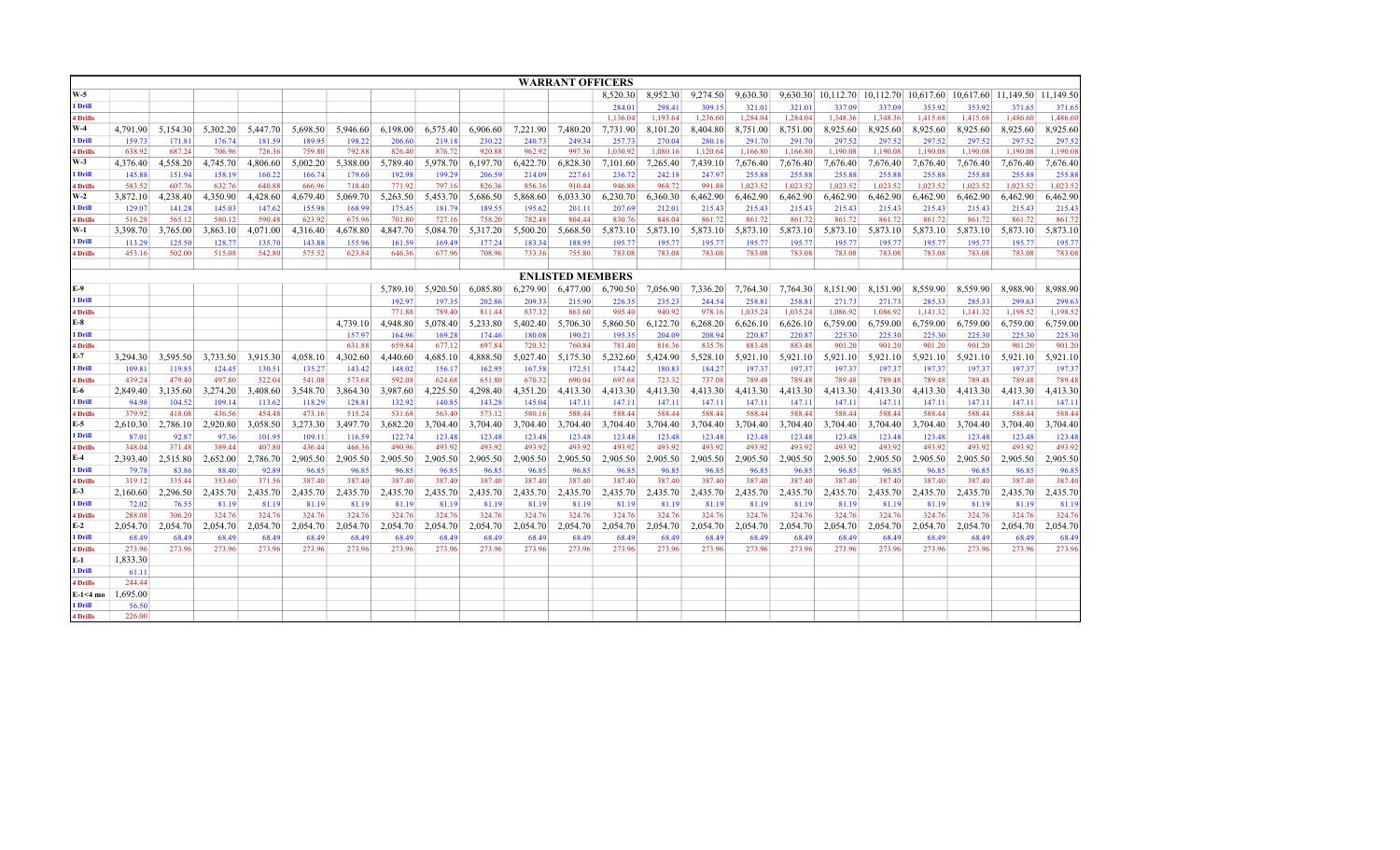# **BASIC ALLOWANCE FOR HOUSING**

### Rate Query Results

**CY:** 2 2

**ZIP CODE:** 8 0 9 0 3

#### **MILITARY HOUSING AREA:** COLORADO SPRINGS CO (CO046)

|                                                                                                                        | <b>MONTHLY ALLOWANCE:</b>      |
|------------------------------------------------------------------------------------------------------------------------|--------------------------------|
| <b>O 4 with DEPENDENTS:</b>                                                                                            | <b>O 4 without DEPENDENTS:</b> |
| \$2475.00                                                                                                              | \$2172.00                      |
| See BAH Frequently Asked Questions for more<br>information. For other BAH concerns, contact your<br>service's BAH POC. |                                |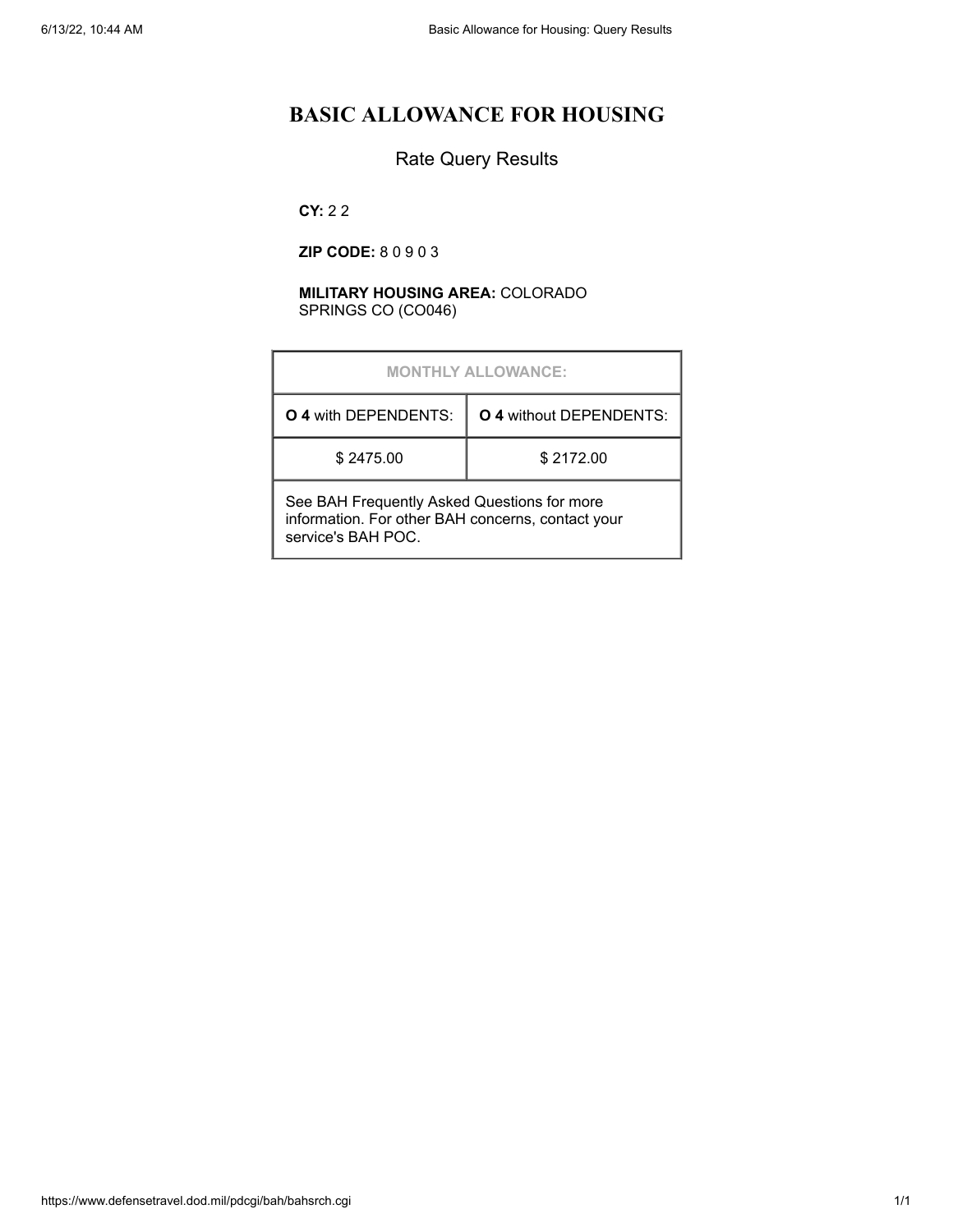| <b>RETIREE ACCOUNT STATEMENT</b>                       |                                                                                                                                                                                                                                                                                                              |                                                                                                         |                            |                                                                                                                                                                                                         |                                  |
|--------------------------------------------------------|--------------------------------------------------------------------------------------------------------------------------------------------------------------------------------------------------------------------------------------------------------------------------------------------------------------|---------------------------------------------------------------------------------------------------------|----------------------------|---------------------------------------------------------------------------------------------------------------------------------------------------------------------------------------------------------|----------------------------------|
| <b>STATEMENT EFFECTIVE DATE</b>                        | <b>NEW PAY DUE AS OF</b>                                                                                                                                                                                                                                                                                     |                                                                                                         |                            | <b>SSN</b>                                                                                                                                                                                              |                                  |
| Feb 19, 2020                                           | FEB 28, 2020                                                                                                                                                                                                                                                                                                 |                                                                                                         |                            | *** ** *****                                                                                                                                                                                            |                                  |
| PLEASE REMEMBER TO NOTIFY DFAS IF YOUR ADDRESS CHANGES |                                                                                                                                                                                                                                                                                                              |                                                                                                         |                            | <b>DFAS-CL POINTS OF CONTACT</b>                                                                                                                                                                        |                                  |
|                                                        |                                                                                                                                                                                                                                                                                                              |                                                                                                         |                            | <b>Defense Finance and Accounting Service</b><br><b>US Military Retirement Pay</b><br>8899 E 56th Street<br>Indianapolis, IN 46249-1200<br><b>COMMERCIAL (216) 522-5955</b><br>TOLL FREE 1-800-321-1080 |                                  |
|                                                        |                                                                                                                                                                                                                                                                                                              |                                                                                                         |                            | TOLL FREE FAX 1-800-469-6559                                                                                                                                                                            |                                  |
|                                                        |                                                                                                                                                                                                                                                                                                              |                                                                                                         |                            | myPay<br>https://myPay.dfas.mil                                                                                                                                                                         |                                  |
| <b>PAY ITEM DESCRIPTION</b>                            |                                                                                                                                                                                                                                                                                                              |                                                                                                         |                            |                                                                                                                                                                                                         |                                  |
| <b>ITEM</b>                                            | <b>OLD</b>                                                                                                                                                                                                                                                                                                   | <b>NEW</b>                                                                                              | <b>ITEM</b>                | <b>OLD</b>                                                                                                                                                                                              | <b>NEW</b>                       |
| <b>GROSS PAY</b><br><b>SBP COSTS</b>                   | .00<br>.00                                                                                                                                                                                                                                                                                                   | 11,527.00<br>455.00                                                                                     | <b>FITW</b><br><b>SITW</b> |                                                                                                                                                                                                         | .00<br>2,087.90<br>295.00<br>.00 |
| <b>TAXABLE INCOME</b>                                  | .00                                                                                                                                                                                                                                                                                                          | 11,072.00                                                                                               |                            |                                                                                                                                                                                                         |                                  |
|                                                        |                                                                                                                                                                                                                                                                                                              |                                                                                                         | <b>NET PAY</b>             |                                                                                                                                                                                                         | 8,689.10                         |
| <b>PAYMENT ADDRESS</b>                                 |                                                                                                                                                                                                                                                                                                              |                                                                                                         |                            | YEAR TO DATE SUMMARY (FOR INFORMATION ONLY)                                                                                                                                                             |                                  |
| <b>DIRECT DEPOSIT</b>                                  |                                                                                                                                                                                                                                                                                                              | <b>TAXABLE INCOME:</b><br><b>FEDERAL INCOME TAX WITHHELD:</b><br><b>STATE TAX WITHHELD FOR COLORADO</b> |                            |                                                                                                                                                                                                         | 11,072.00<br>2,087.90<br>295.00  |
| <b>TAXES</b>                                           |                                                                                                                                                                                                                                                                                                              |                                                                                                         |                            |                                                                                                                                                                                                         |                                  |
| <b>FEDERAL WITHHOLDING STATUS:</b>                     |                                                                                                                                                                                                                                                                                                              | <b>SINGLE</b>                                                                                           | <b>STATE CODE:</b>         |                                                                                                                                                                                                         | CO                               |
| <b>TOTAL EXEMPTIONS:</b>                               |                                                                                                                                                                                                                                                                                                              | 00                                                                                                      |                            | <b>STATE INCOME TAX WITHHELD:</b>                                                                                                                                                                       | 295.00                           |
| <b>FEDERAL INCOME TAX WITHHELD:</b>                    |                                                                                                                                                                                                                                                                                                              | 2087.90                                                                                                 |                            |                                                                                                                                                                                                         |                                  |
|                                                        |                                                                                                                                                                                                                                                                                                              |                                                                                                         |                            |                                                                                                                                                                                                         |                                  |
|                                                        |                                                                                                                                                                                                                                                                                                              |                                                                                                         |                            |                                                                                                                                                                                                         |                                  |
|                                                        | <b>SURVIVOR BENEFIT PLAN (SBP) COVERAGE</b>                                                                                                                                                                                                                                                                  |                                                                                                         |                            |                                                                                                                                                                                                         |                                  |
| <b>SBP COVERAGE TYPE:</b>                              |                                                                                                                                                                                                                                                                                                              | <b>FORMER SPOUSE</b>                                                                                    |                            | <b>ANNUITY BASE AMOUNT:</b>                                                                                                                                                                             | 7.000.00                         |
| <b>SPOUSE ONLY COST:</b>                               |                                                                                                                                                                                                                                                                                                              | 455.00                                                                                                  |                            |                                                                                                                                                                                                         |                                  |
|                                                        |                                                                                                                                                                                                                                                                                                              |                                                                                                         |                            | <b>SPOUSE DOB:</b>                                                                                                                                                                                      |                                  |
|                                                        |                                                                                                                                                                                                                                                                                                              |                                                                                                         |                            |                                                                                                                                                                                                         |                                  |
|                                                        | THE ANNUITY PAYABLE IS 55% OF YOUR ANNUITY BASE AMOUNT WHICH IS 3,850.00<br>YOU HAVE PAID 1 MONTHS TOWARD YOUR 360 MONTHS OF PAID UP RC/SBP COVERAGE. ONCE YOU<br>HAVE PAID AT LEAST 360 MONTHS TOWARD YOUR COVERAGE AND TURN AGE 70, YOUR COSTS WILL BE<br>TERMINATED BUT YOUR COVERAGE WILL REMAIN ACTIVE. |                                                                                                         |                            |                                                                                                                                                                                                         |                                  |